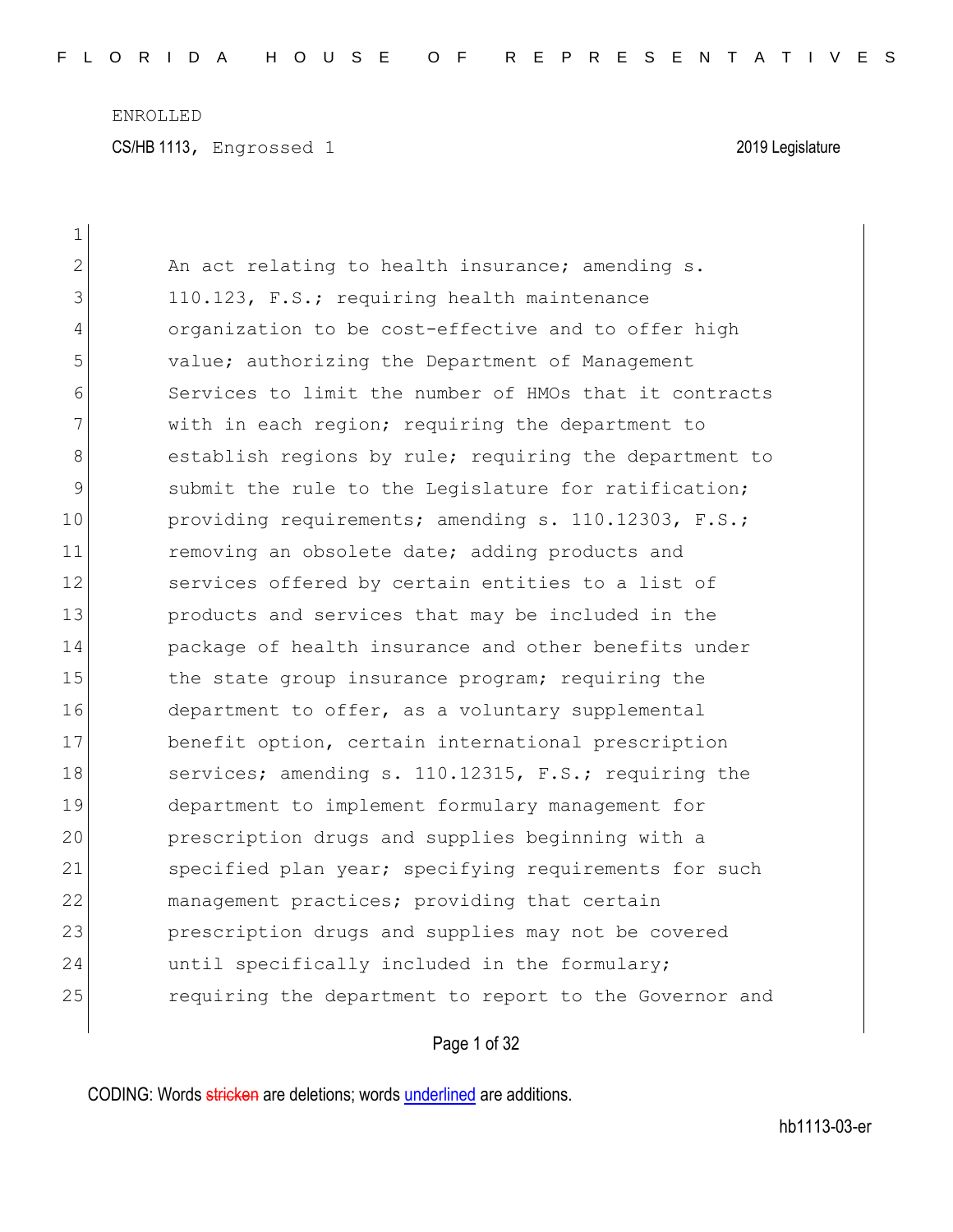26 the Legislature regarding formulary exclusions by a 27 specified date and annually thereafter; requiring the 28 state employees' prescription drug program to provide 29 coverage for certain enteral formulas and amino-acid-30 based elemental formulas; defining the term "medically 31 necessary"; providing a cap on such coverage; 32 repealing s. 8 of chapter 99-255, Laws of Florida, 33 **131** relating to a provision that prohibits the department 34 from implementing a prior authorization or a 35 restricted formulary program that restricts certain 36 non-HMO enrollees' access to specified prescription 37 drugs within the state employees' prescription drug 38 program; creating ss. 627.6387, 627.6648, and 39 641.31076, F.S.; providing a short title; defining 40 terms; authorizing individual and group health 41 insurers and health maintenance organizations to offer 42 shared savings incentive programs to insureds and 43 subscribers; providing that insureds and subscribers 44 are not required to participate in such programs; 45 specifying requirements for health insurers and health 46 maintenance organizations offering such programs; 47 requiring the Office of Insurance Regulation to review 48 filed descriptions of programs and make a certain 49 determination; providing notification and account 50 credit or deposit requirements for insurers and health

#### Page 2 of 32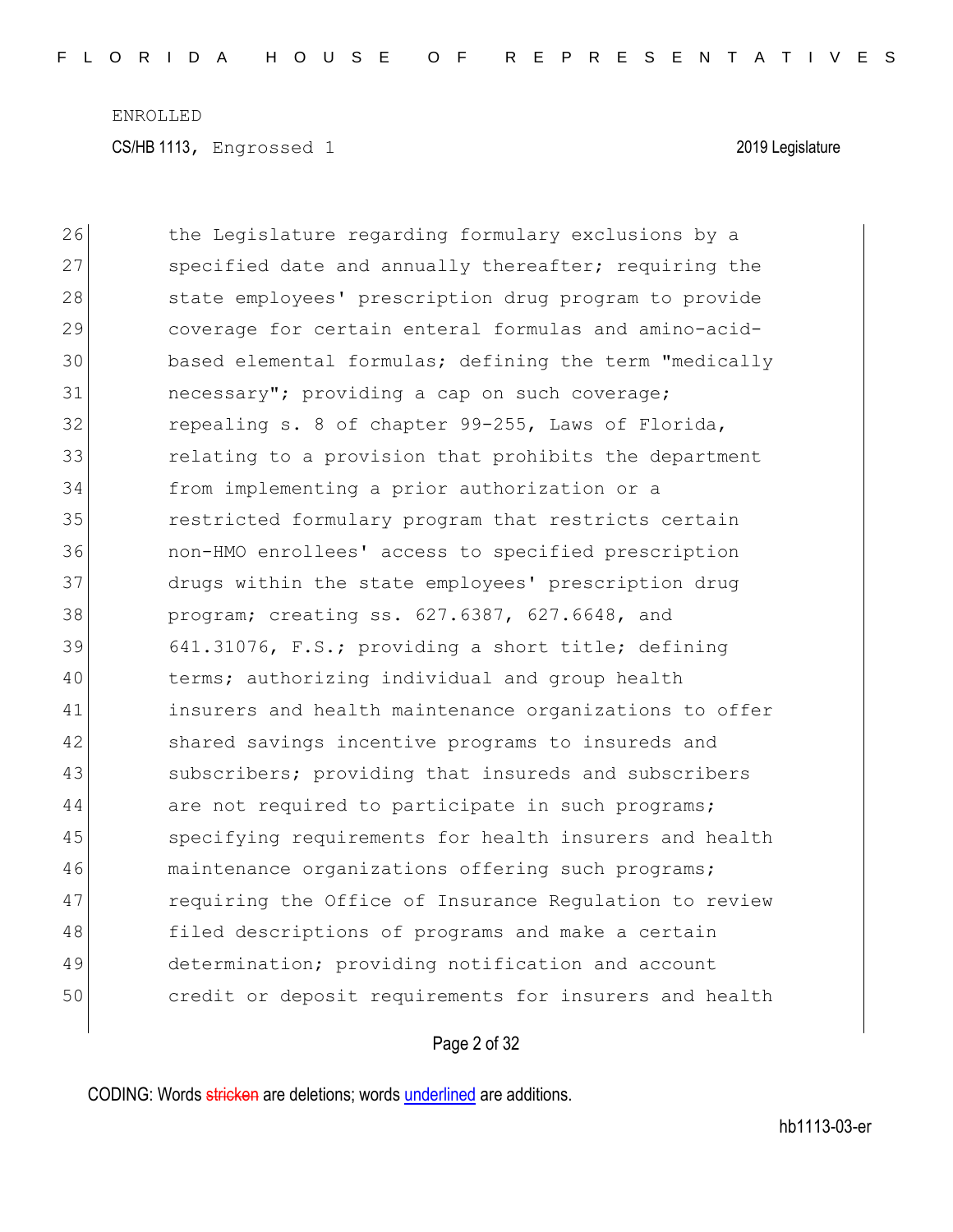Page 3 of 32 51 maintenance organizations; specifying the minimum 52 shared savings incentive and the basis for calculating 53 savings; specifying requirements for annual reports 54 submitted by health insurers and health maintenance 55 organizations to the office; providing construction; 56 providing that certain shared savings incentive 57 amounts reduce a health insurer's direct written 58 premium for purposes of the insurance premium tax and 59 the retaliatory tax; authorizing the Financial 60 Services Commission to adopt rules; amending s. 61 287.056, F.S.; requiring the department to enter into 62 contracts with benefits consulting companies; 63 **requiring the department to conduct an analysis of the** 64 procurement timelines and terms of certain contracts 65 with HMOs, preferred provider organizations, and 66 prescription drug programs for a specified purpose; 67 providing department analysis and recommendation 68 **requirements;** requiring the department to submit the 69 analysis and recommendations to the Governor and the 70 Legislature by a specified date; providing effective 71 dates. 72 73 Be It Enacted by the Legislature of the State of Florida: 74 75 Section 1. Paragraphs (c) and (h) of subsection (3) of

CODING: Words stricken are deletions; words underlined are additions.

hb1113-03-er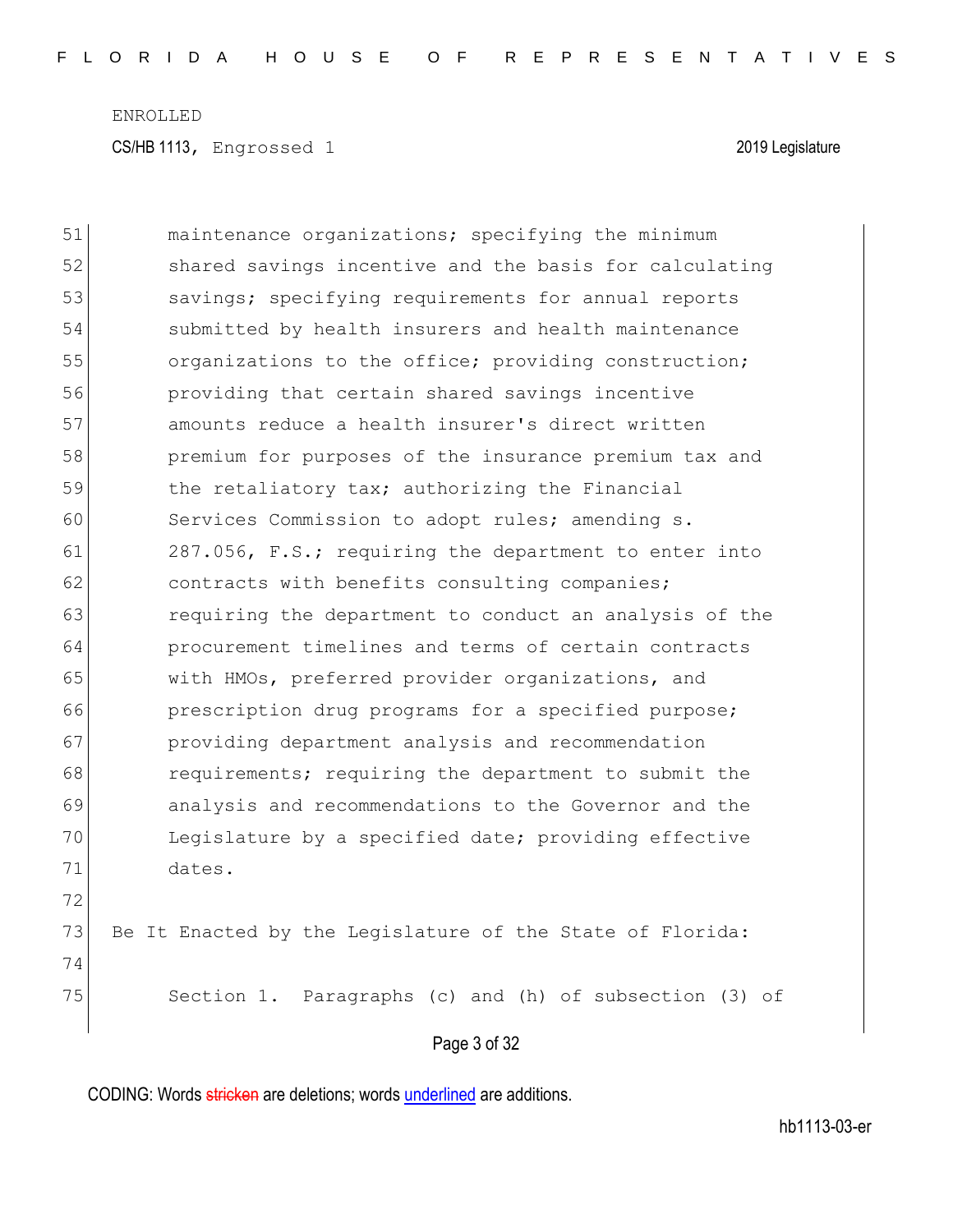| 76  | section 110.123, Florida Statutes, are amended to read:          |
|-----|------------------------------------------------------------------|
| 77  | 110.123 State group insurance program.-                          |
| 78  | (3)<br>STATE GROUP INSURANCE PROGRAM.-                           |
| 79  | Notwithstanding any provision in this section to the<br>(C)      |
| 80  | contrary, it is the intent of the Legislature that the           |
| 81  | department shall be responsible for all aspects of the purchase  |
| 82  | of health care for state employees under the state group health  |
| 83  | insurance plan or plans, TRICARE supplemental insurance plans,   |
| 84  | and the health maintenance organization plans. Responsibilities  |
| 85  | shall include, but not be limited to, the development of         |
| 86  | requests for proposals or invitations to negotiate for state     |
| 87  | employee health benefits services, the determination of health   |
| 88  | care benefits to be provided, and the negotiation of contracts   |
| 89  | for health care and health care administrative services. Prior   |
| 90  | to the negotiation of contracts for health care services, the    |
| 91  | Legislature intends that the department shall develop, with      |
| 92  | respect to state collective bargaining issues, the health        |
| 93  | benefits and terms to be included in the state group health      |
| 94  | insurance program. The department shall adopt rules necessary to |
| 95  | perform its responsibilities pursuant to this section. It is the |
| 96  | intent of the Legislature that The department is shall be        |
| 97  | responsible for the contract management and day-to-day           |
| 98  | management of the state employee health insurance program,       |
| 99  | including, but not limited to, employee enrollment, premium      |
| 100 | collection, payment to health care providers, and other          |

### Page 4 of 32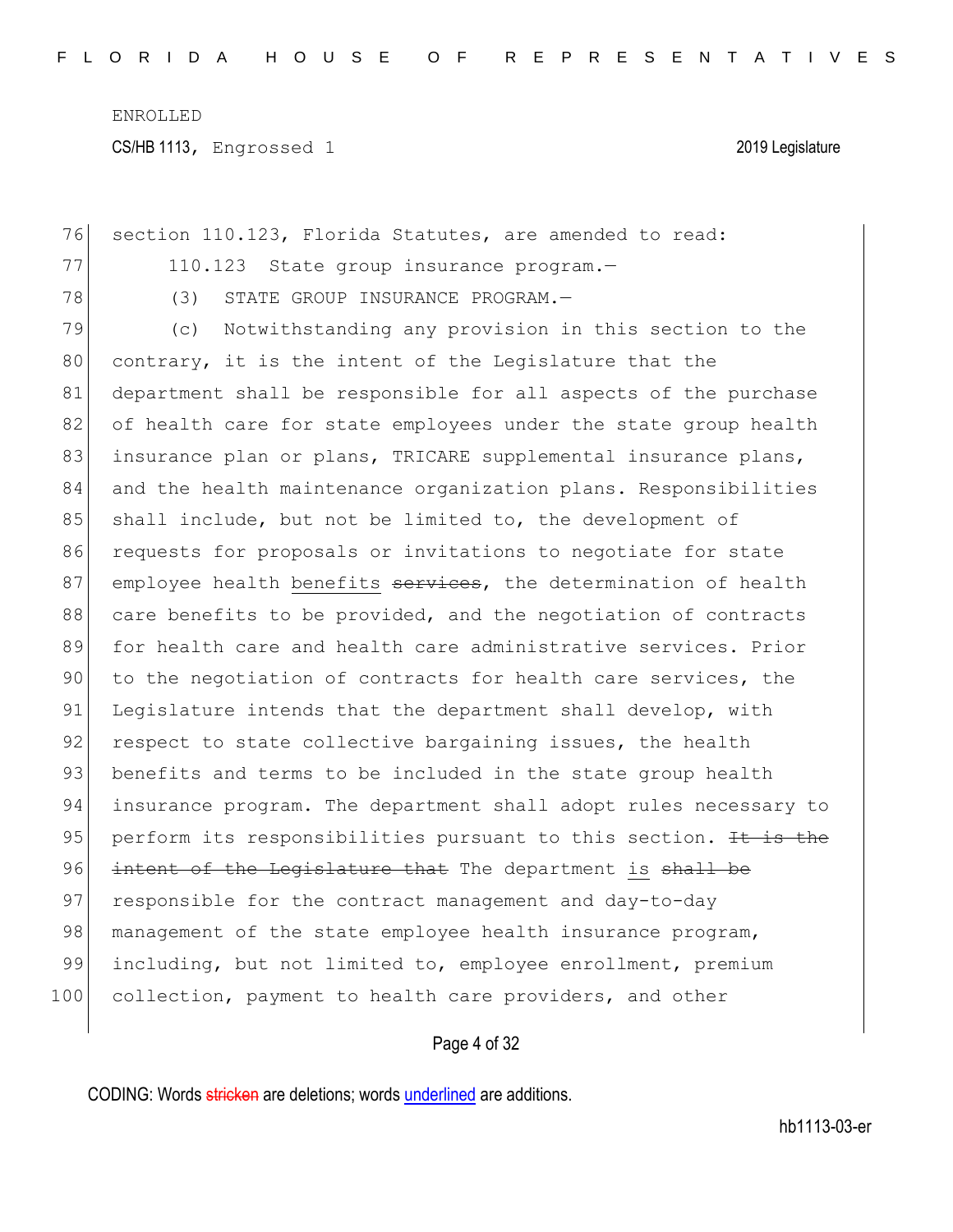101 administrative functions related to the program.

102 (h)1. A person eligible to participate in the state group 103 insurance program may be authorized by rules adopted by the 104 department, in lieu of participating in the state group health 105 insurance plan, to exercise an option to elect membership in a 106 health maintenance organization plan which is under contract 107 with the state in accordance with criteria established by this 108 section and by said rules. The offer of optional membership in a 109 health maintenance organization plan permitted by this paragraph 110 may be limited or conditioned by rule as may be necessary to 111 meet the requirements of state and federal laws.

112 2. The department shall contract with health maintenance organizations seeking to participate in the state group insurance program through a request for proposal or other procurement process, as developed by the Department of Management Services and determined to be appropriate.

117 a. The department shall establish a schedule of minimum 118 benefits for health maintenance organization coverage, and that 119 schedule shall include: physician services; inpatient and 120 outpatient hospital services; emergency medical services, 121 including out-of-area emergency coverage; diagnostic laboratory 122 and diagnostic and therapeutic radiologic services; mental 123 health, alcohol, and chemical dependency treatment services 124 meeting the minimum requirements of state and federal law; 125 Skilled nursing facilities and services; prescription drugs;

#### Page 5 of 32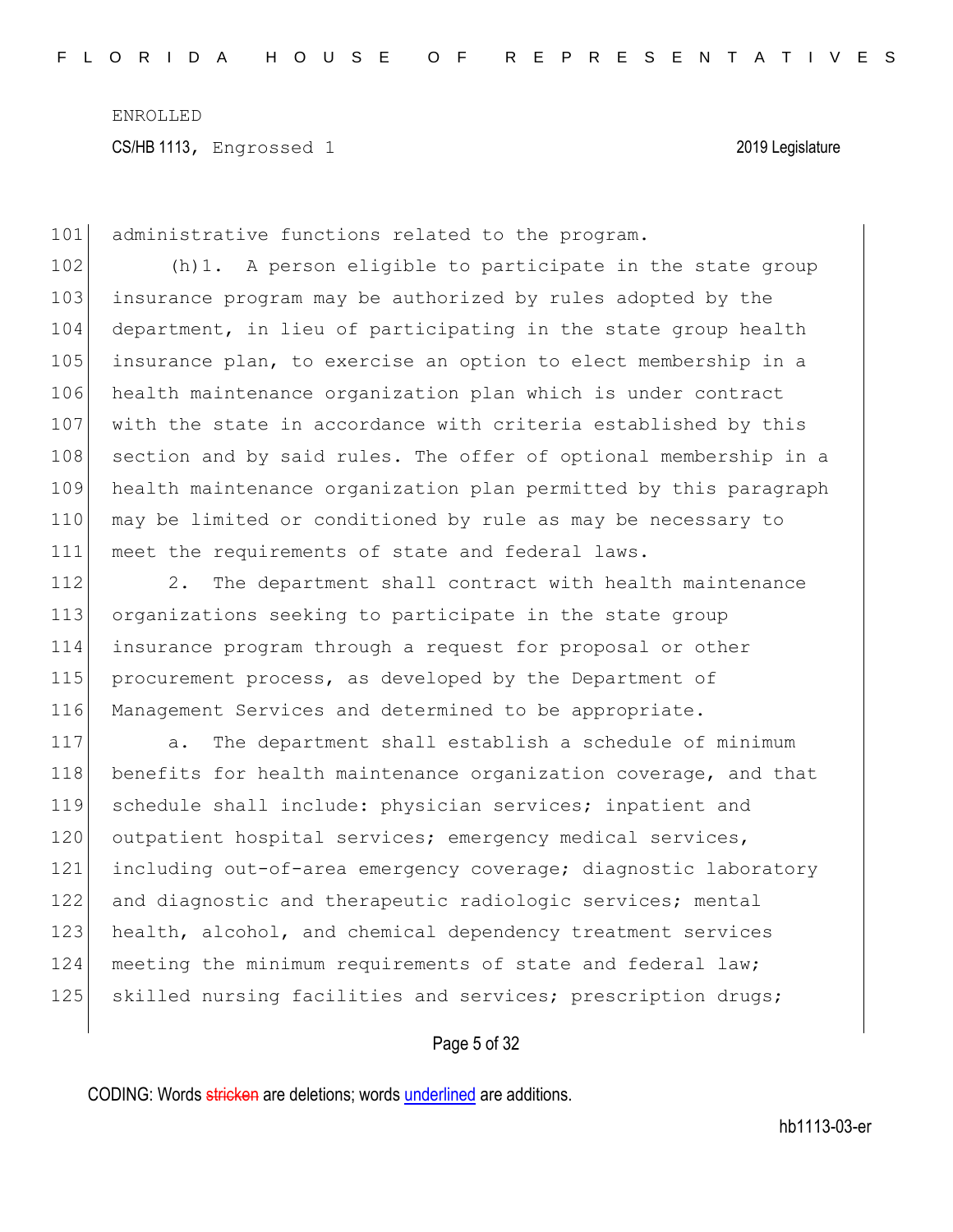126 age-based and gender-based wellness benefits; and other benefits 127 as may be required by the department. Additional services may be 128 provided subject to the contract between the department and the 129 HMO. As used in this paragraph, the term "age-based and gender-130 based wellness benefits" includes aerobic exercise, education in 131 alcohol and substance abuse prevention, blood cholesterol 132 screening, health risk appraisals, blood pressure screening and 133 education, nutrition education, program planning, safety belt 134 education, smoking cessation, stress management, weight 135 management, and women's health education.

136 b. The department may establish uniform deductibles, 137 copayments, coverage tiers, or coinsurance schedules for all 138 participating HMO plans.

139 c. The department may require detailed information from 140 each health maintenance organization participating in the 141 procurement process, including information pertaining to 142 organizational status, experience in providing prepaid health 143 benefits, accessibility of services, financial stability of the 144 plan, quality of management services, accreditation status, 145 quality of medical services, network access and adequacy, 146 performance measurement, ability to meet the department's 147 reporting requirements, and the actuarial basis of the proposed 148 rates and other data determined by the director to be necessary 149 for the evaluation and selection of health maintenance 150 organization plans and negotiation of appropriate rates for

### Page 6 of 32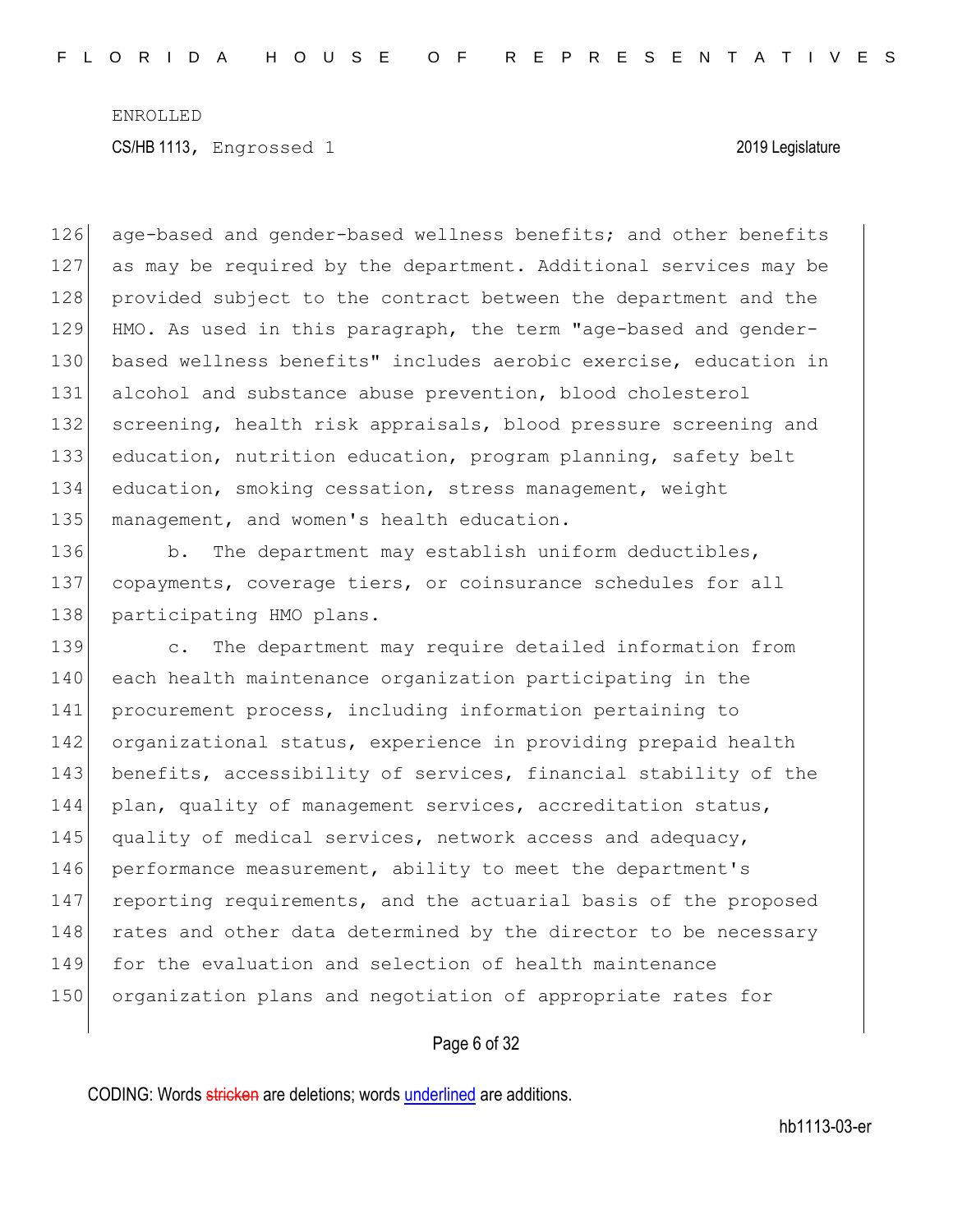151 these plans. Upon receipt of proposals by health maintenance 152 organization plans and the evaluation of those proposals, the 153 department may enter into negotiations with all of the plans or 154 a subset of the plans, as the department determines appropriate. 155 Nothing shall preclude The department may negotiate from 156 negotiating regional or statewide contracts with health 157 maintenance organization plans. Such plans must be when this is 158 cost-effective and must offer when the department determines 159 that the plan offers high value to enrollees.

160 d. The department may limit the number of HMOs that it 161 contracts with in each region service area based on the nature 162 of the bids the department receives, the number of state 163 employees in the region service area, or any unique geographical 164 characteristics of the region service area. The department shall 165 establish the regions throughout the state by rule. The 166 department must submit the rule to the President of the Senate 167 and the Speaker of the House of Representatives for ratification 168 no later than 30 days before the 2020 Regular Session of the 169 Legislature. The rule may not take effect until it is ratified 170 by the Legislature by rule service areas throughout the state.

171 e. All persons participating in the state group insurance 172 program may be required to contribute towards a total state 173 group health premium that may vary depending upon the plan, 174 coverage level, and coverage tier selected by the enrollee and 175 the level of state contribution authorized by the Legislature.

#### Page 7 of 32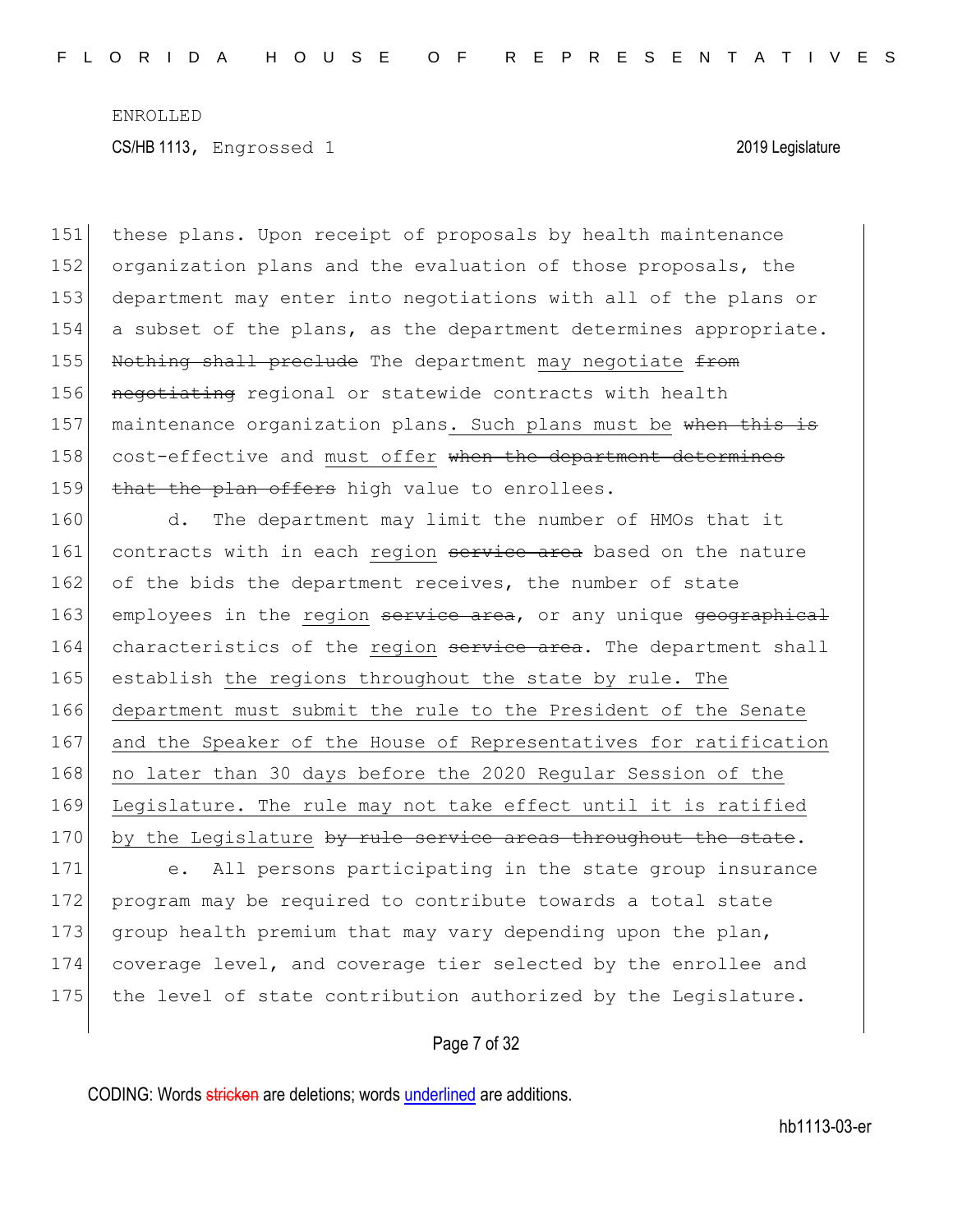Page 8 of 32 176 3. The department is authorized to negotiate and to 177 contract with specialty psychiatric hospitals for mental health 178 benefits, on a regional basis, for alcohol, drug abuse, and 179 mental and nervous disorders. The department may establish, 180 subject to the approval of the Legislature pursuant to 181 subsection (5), any such regional plan upon completion of an 182 actuarial study to determine any impact on plan benefits and 183 premiums. 184  $\vert$  4. In addition to contracting pursuant to subparagraph 2., 185 the department may enter into contract with any HMO to 186 participate in the state group insurance program which: 187 a. Serves greater than 5,000 recipients on a prepaid basis 188 under the Medicaid program; 189 b. Does not currently meet the 25-percent non-190 Medicare/non-Medicaid enrollment composition requirement 191 established by the Department of Health excluding participants 192 enrolled in the state group insurance program; 193 c. Meets the minimum benefit package and copayments and 194 deductibles contained in sub-subparagraphs 2.a. and b.; 195 d. Is willing to participate in the state group insurance 196 program at a cost of premiums that is not greater than 95 197 percent of the cost of HMO premiums accepted by the department 198 in each service area; and 199 e. Meets the minimum surplus requirements of s. 641.225. 200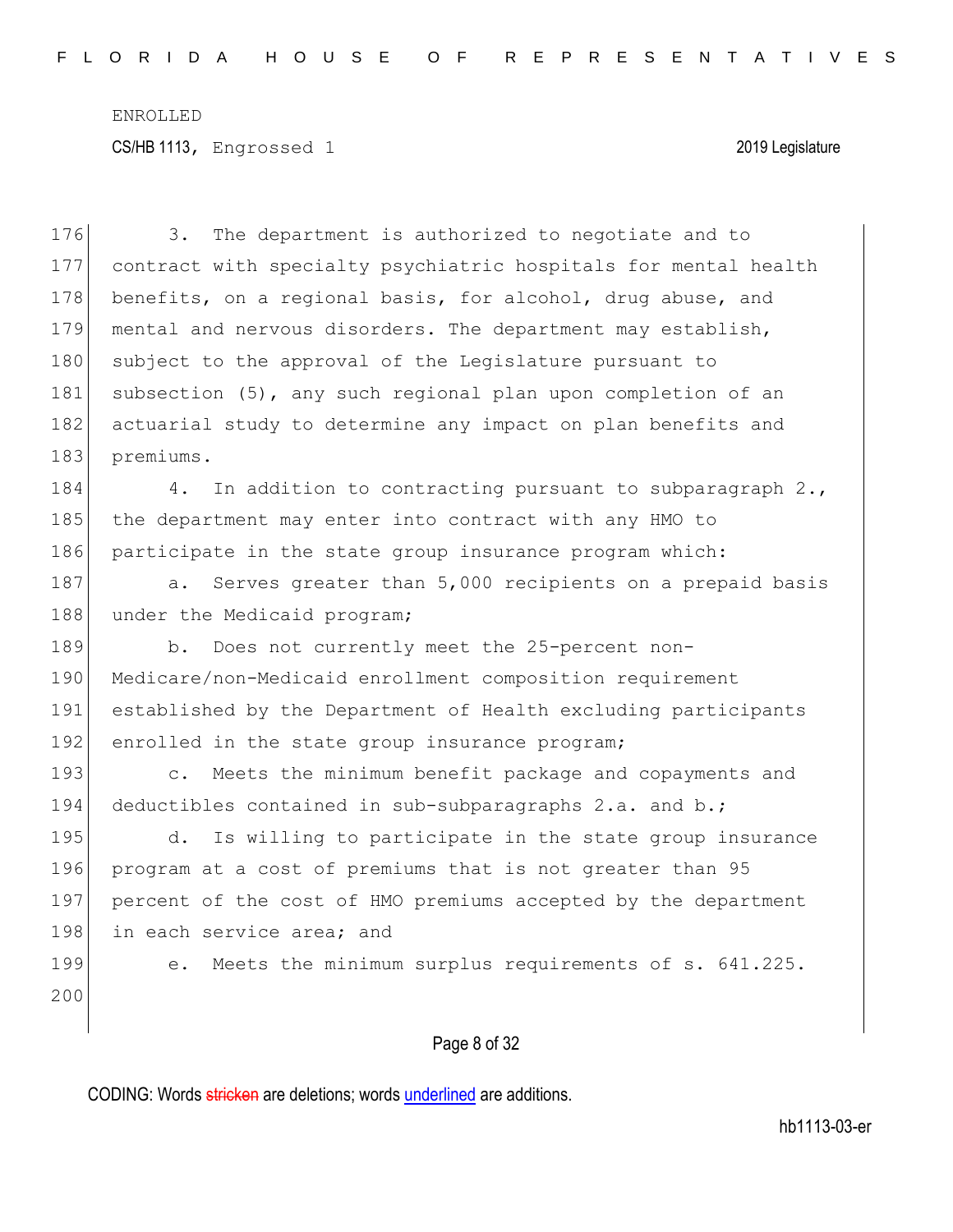201 The department is authorized to contract with HMOs that meet the 202 requirements of sub-subparagraphs a.-d. prior to the open 203 enrollment period for state employees. The department is not 204 required to renew the contract with the HMOs as set forth in 205 this paragraph more than twice. Thereafter, the HMOs shall be 206 eligible to participate in the state group insurance program 207 only through the request for proposal or invitation to negotiate 208 process described in subparagraph 2.

209 5. All enrollees in a state group health insurance plan, a TRICARE supplemental insurance plan, or any health maintenance organization plan have the option of changing to any other 212 health plan that is offered by the state within any open enrollment period designated by the department. Open enrollment shall be held at least once each calendar year.

 6. When a contract between a treating provider and the state-contracted health maintenance organization is terminated for any reason other than for cause, each party shall allow any 218 enrollee for whom treatment was active to continue coverage and care when medically necessary, through completion of treatment 220 of a condition for which the enrollee was receiving care at the 221 time of the termination, until the enrollee selects another treating provider, or until the next open enrollment period 223 offered, whichever is longer, but no longer than 6 months after termination of the contract. Each party to the terminated contract shall allow an enrollee who has initiated a course of

#### Page 9 of 32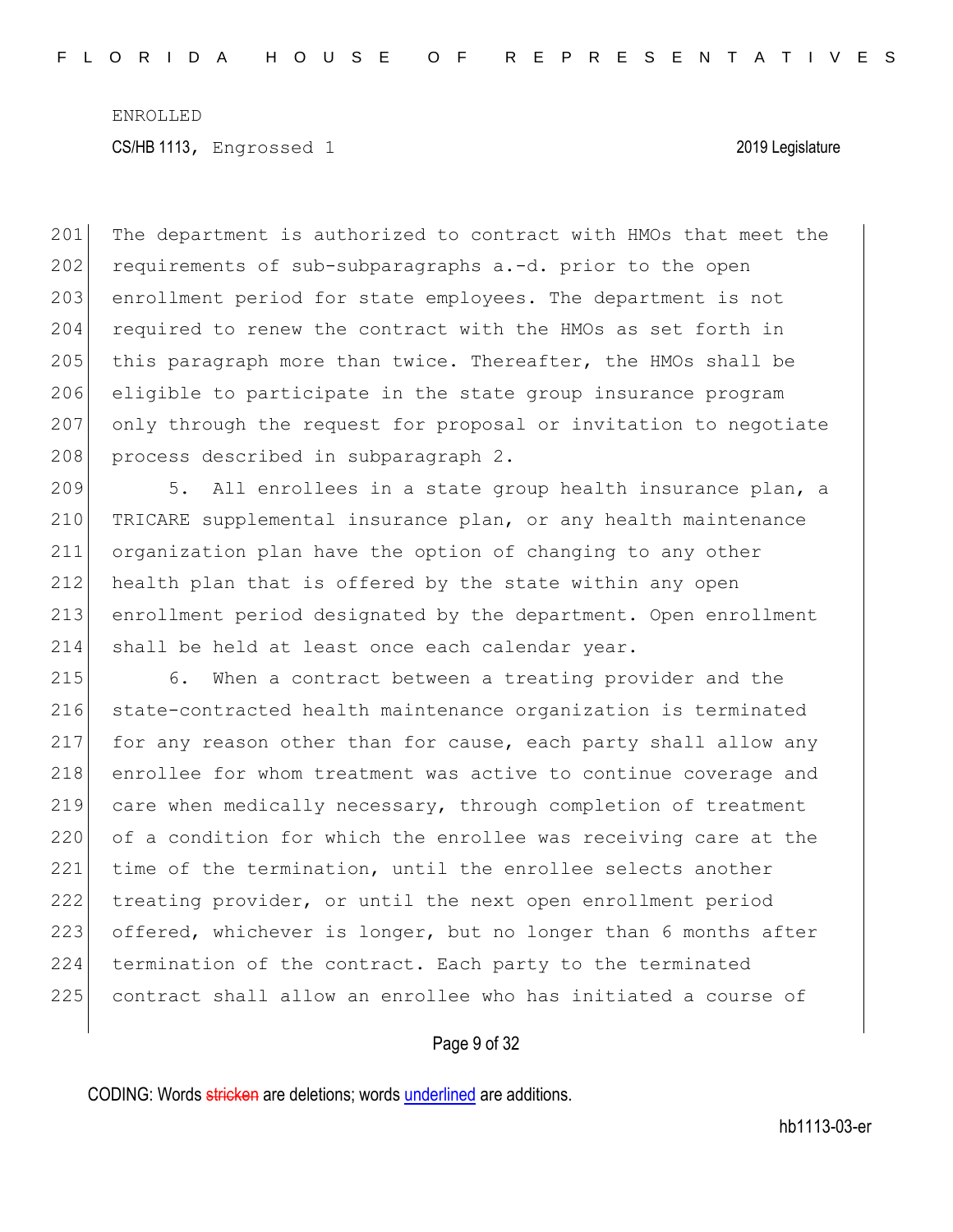226 prenatal care, regardless of the trimester in which care was 227 initiated, to continue care and coverage until completion of 228 postpartum care. This does not prevent a provider from refusing 229 to continue to provide care to an enrollee who is abusive, 230 noncompliant, or in arrears in payments for services provided. 231 For care continued under this subparagraph, the program and the 232 provider shall continue to be bound by the terms of the 233 terminated contract. Changes made within 30 days before 234 termination of a contract are effective only if agreed to by 235 both parties.

236 7. Any HMO participating in the state group insurance 237 program shall submit health care utilization and cost data to 238 the department, in such form and in such manner as the 239 department shall require, as a condition of participating in the 240 program. The department shall enter into negotiations with its 241 contracting HMOs to determine the nature and scope of the data 242 submission and the final requirements, format, penalties 243 associated with noncompliance, and timetables for submission. 244 These determinations shall be adopted by rule.

245 8. The department may establish and direct, with respect 246 to collective bargaining issues, a comprehensive package of 247 insurance benefits that may include supplemental health and life 248 coverage, dental care, long-term care, vision care, and other 249 benefits it determines necessary to enable state employees to 250 select from among benefit options that best suit their

### Page 10 of 32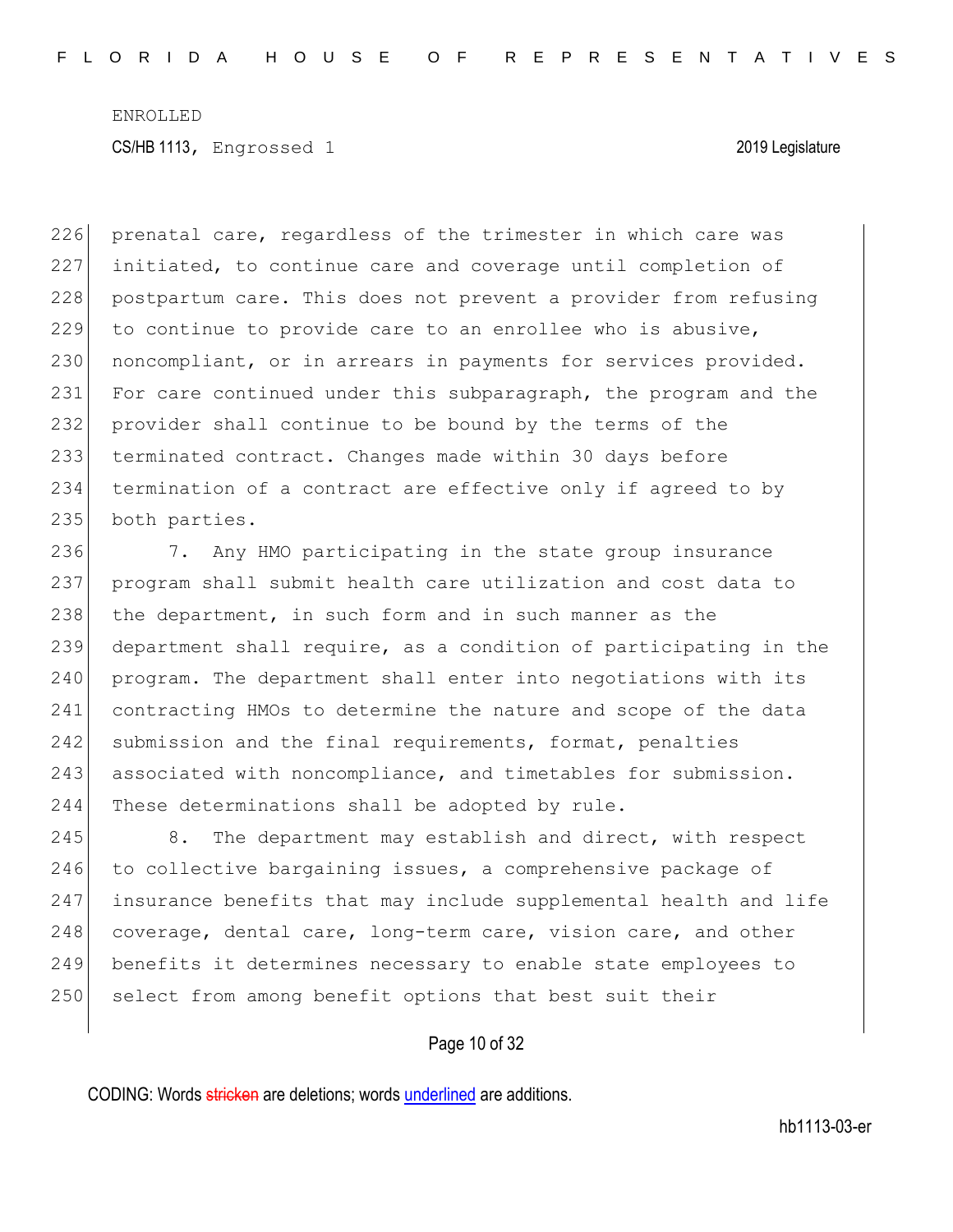CS/HB 1113, Engrossed 1 2019 Legislature

251 individual and family needs. Beginning with the 2018 plan year, 252 the package of benefits may also include products and services 253 described in s. 110.12303.

254 a. Based upon a desired benefit package, the department 255 shall issue a request for proposal or invitation to negotiate 256 for providers interested in participating in the state group 257 insurance program, and the department shall issue a request for 258 proposal or invitation to negotiate for providers interested in 259 participating in the non-health-related components of the state 260 group insurance program. Upon receipt of all proposals, the 261 department may enter into contract negotiations with providers 262 submitting bids or negotiate a specially designed benefit 263 package. Providers offering or providing supplemental coverage 264 as of May 30, 1991, which qualify for pretax benefit treatment 265 pursuant to s. 125 of the Internal Revenue Code of 1986, with 266 5,500 or more state employees currently enrolled may be included 267 by the department in the supplemental insurance benefit plan 268 established by the department without participating in a request 269 for proposal, submitting bids, negotiating contracts, or 270 negotiating a specially designed benefit package. These 271 contracts shall provide state employees with the most cost-272 effective and comprehensive coverage available; however, except 273 as provided in subparagraph  $(f)$ 3., no state or agency funds 274 shall be contributed toward the cost of any part of the premium 275 of such supplemental benefit plans. With respect to dental

Page 11 of 32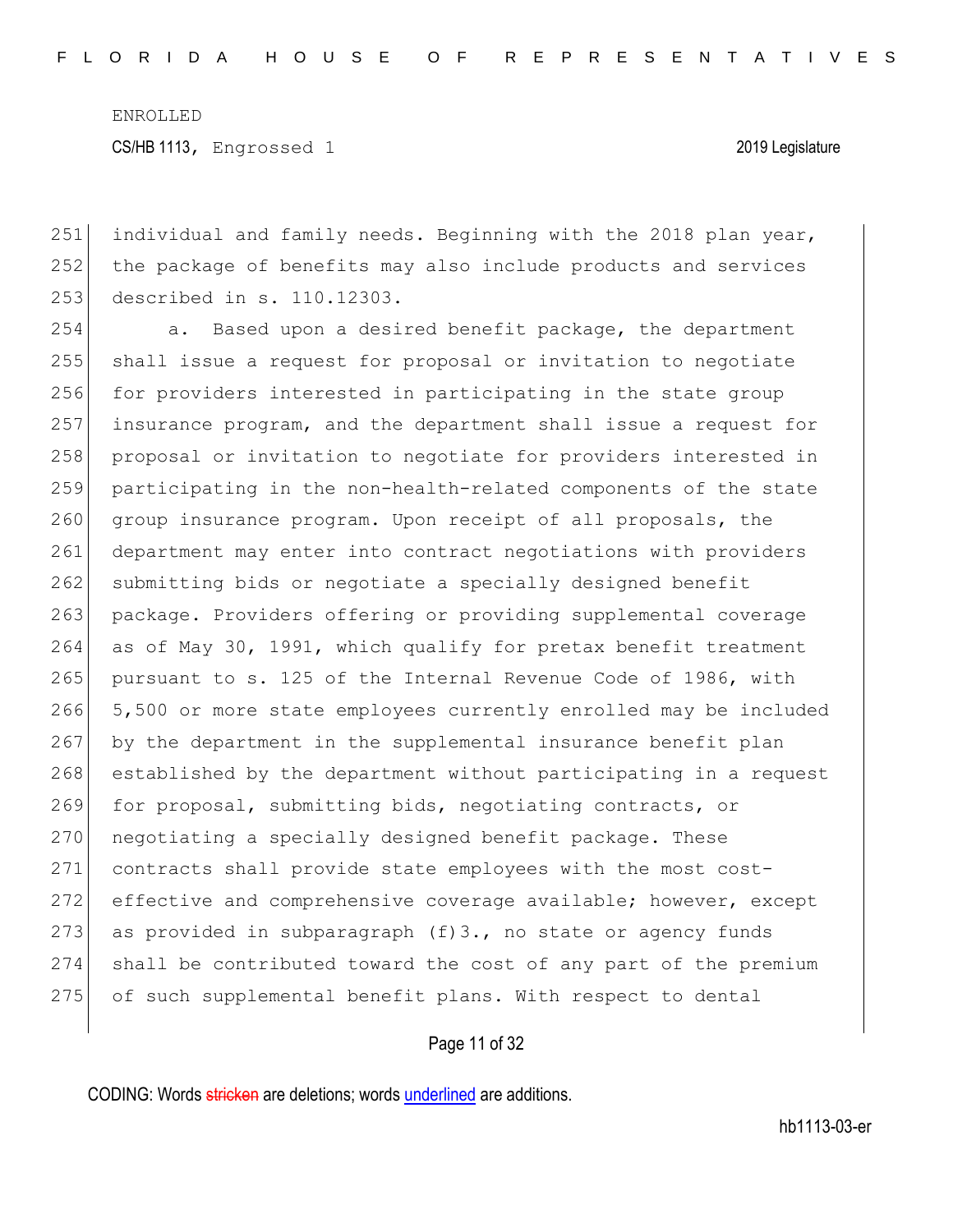276 coverage, the division shall include in any solicitation or 277 contract for any state group dental program made after July 1, 278 2001, a comprehensive indemnity dental plan option which offers 279 enrollees a completely unrestricted choice of dentists. If a 280 dental plan is endorsed, or in some manner recognized as the 281 preferred product, such plan shall include a comprehensive 282 indemnity dental plan option which provides enrollees with a 283 completely unrestricted choice of dentists. 284 b. Pursuant to the applicable provisions of s. 110.161, 285 and s. 125 of the Internal Revenue Code of 1986, the department 286 shall enroll in the pretax benefit program those state employees 287 who voluntarily elect coverage in any of the supplemental 288 insurance benefit plans as provided by sub-subparagraph a. 289 c. Nothing herein contained shall be construed to prohibit 290 insurance providers from continuing to provide or offer 291 supplemental benefit coverage to state employees as provided 292 under existing agency plans. 293 Section 2. Section 110.12303, Florida Statutes, is amended 294 to read: 295 110.12303 State group insurance program; additional 296 benefits; price transparency program; reporting. Beginning with  $297$  the 2018 plan year:  $298$  (1) In addition to the comprehensive package of health 299 insurance and other benefits required or authorized to be 300 included in the state group insurance program, the package of

### Page 12 of 32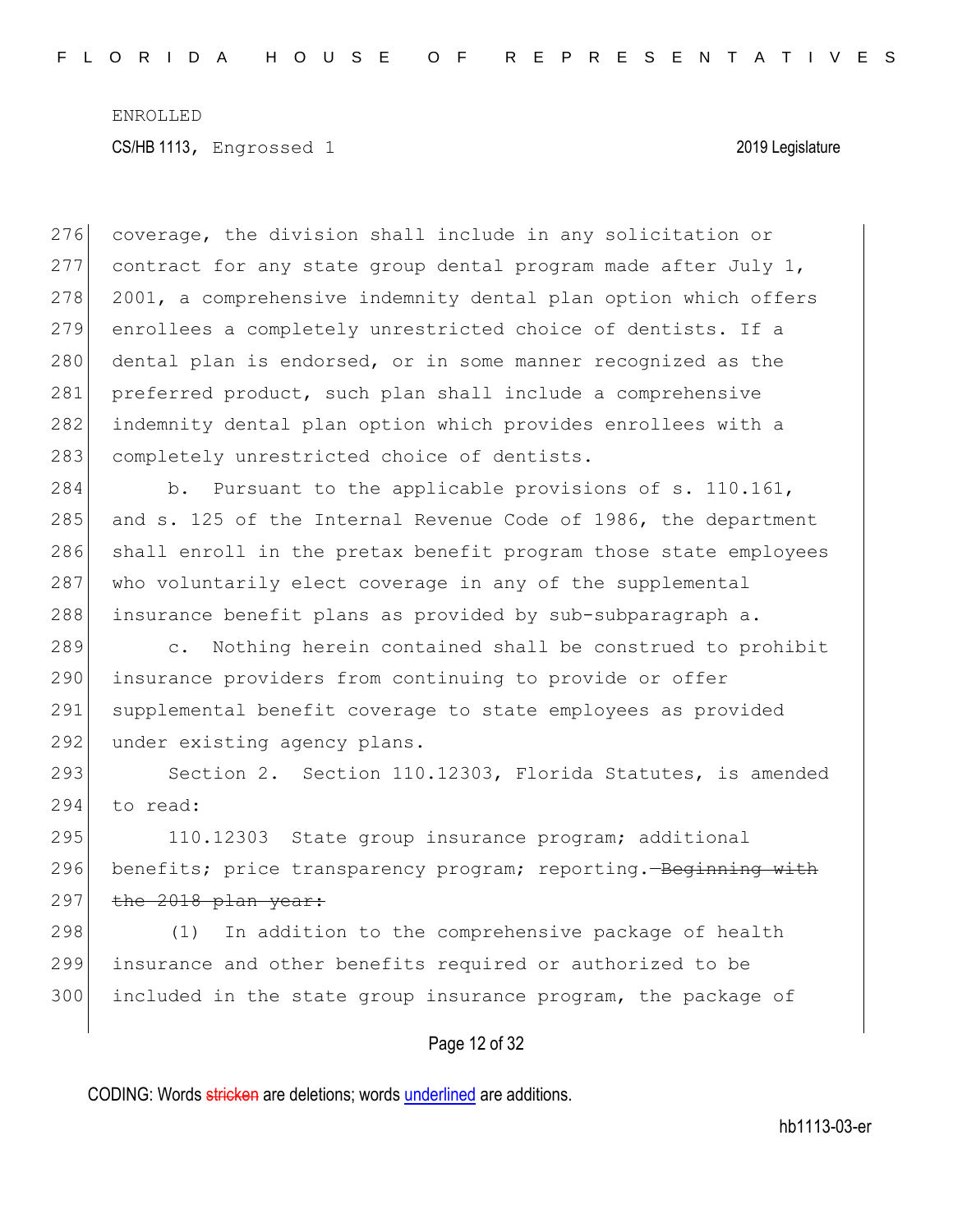CS/HB 1113, Engrossed 1 2019 Legislature

 benefits may also include products and services offered by: (a) Prepaid limited health service organizations 303 authorized pursuant to part I of chapter 636.

 (b) Discount medical plan organizations authorized 305 pursuant to part II of chapter 636.

 (c) Prepaid health clinics licensed under part II of chapter 641.

308 (d) Licensed health care providers, including hospitals and other health care facilities, health care clinics, and health professionals, who sell service contracts and arrangements for a specified amount and type of health services.

 (e) Provider organizations, including service networks, group practices, professional associations, and other incorporated organizations of providers, who sell service contracts and arrangements for a specified amount and type of health services.

 (f) Entities that provide specific health services in accordance with applicable state law and sell service contracts and arrangements for a specified amount and type of health services.

 (g) Entities that provide health services or treatments 322 through a bidding process.

 (h) Entities that provide health services or treatments through the bundling or aggregating of health services or 325 treatments.

### Page 13 of 32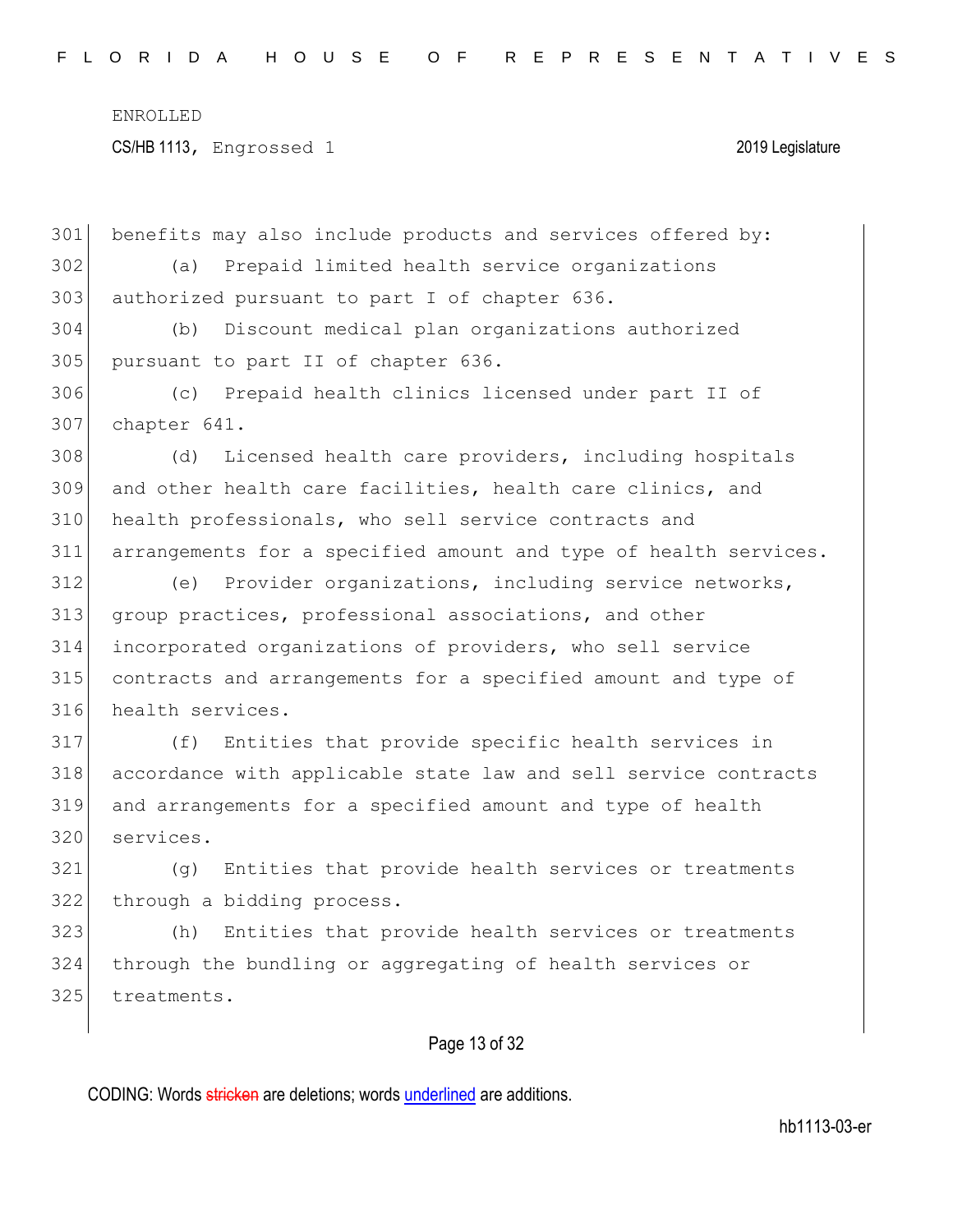CS/HB 1113, Engrossed 1 2019 Legislature

| 326 | Entities that provide international prescription<br>(i)           |
|-----|-------------------------------------------------------------------|
| 327 | services.                                                         |
| 328 | (j) Entities that provide optional participation in a             |
| 329 | Medicare Advantage Prescription Drug Plan.                        |
| 330 | Entities that provide other innovative and cost-<br>(k)           |
| 331 | effective health service delivery methods.                        |
| 332 | The department shall contract with at least one<br>$(2)$ (a)      |
| 333 | entity that provides comprehensive pricing and inclusive          |
| 334 | services for surgery and other medical procedures which may be    |
| 335 | accessed at the option of the enrollee. The contract shall        |
| 336 | require the entity to:                                            |
| 337 | Have procedures and evidence-based standards to ensure<br>1.      |
| 338 | the inclusion of only high-quality health care providers.         |
| 339 | 2.<br>Provide assistance to the enrollee in accessing and         |
| 340 | coordinating care.                                                |
| 341 | 3.<br>Provide cost savings to the state group insurance           |
| 342 | program to be shared with both the state and the enrollee. Cost   |
| 343 | savings payable to an enrollee may be:                            |
| 344 | Credited to the enrollee's flexible spending account;<br>a.       |
| 345 | Credited to the enrollee's health savings account;<br>b.          |
| 346 | Credited to the enrollee's health reimbursement<br>$\mathsf{C}$ . |
| 347 | account; or                                                       |
| 348 | Paid as additional health plan reimbursements not<br>d.           |
| 349 | exceeding the amount of the enrollee's out-of-pocket medical      |
| 350 | expenses.                                                         |
|     |                                                                   |

# Page 14 of 32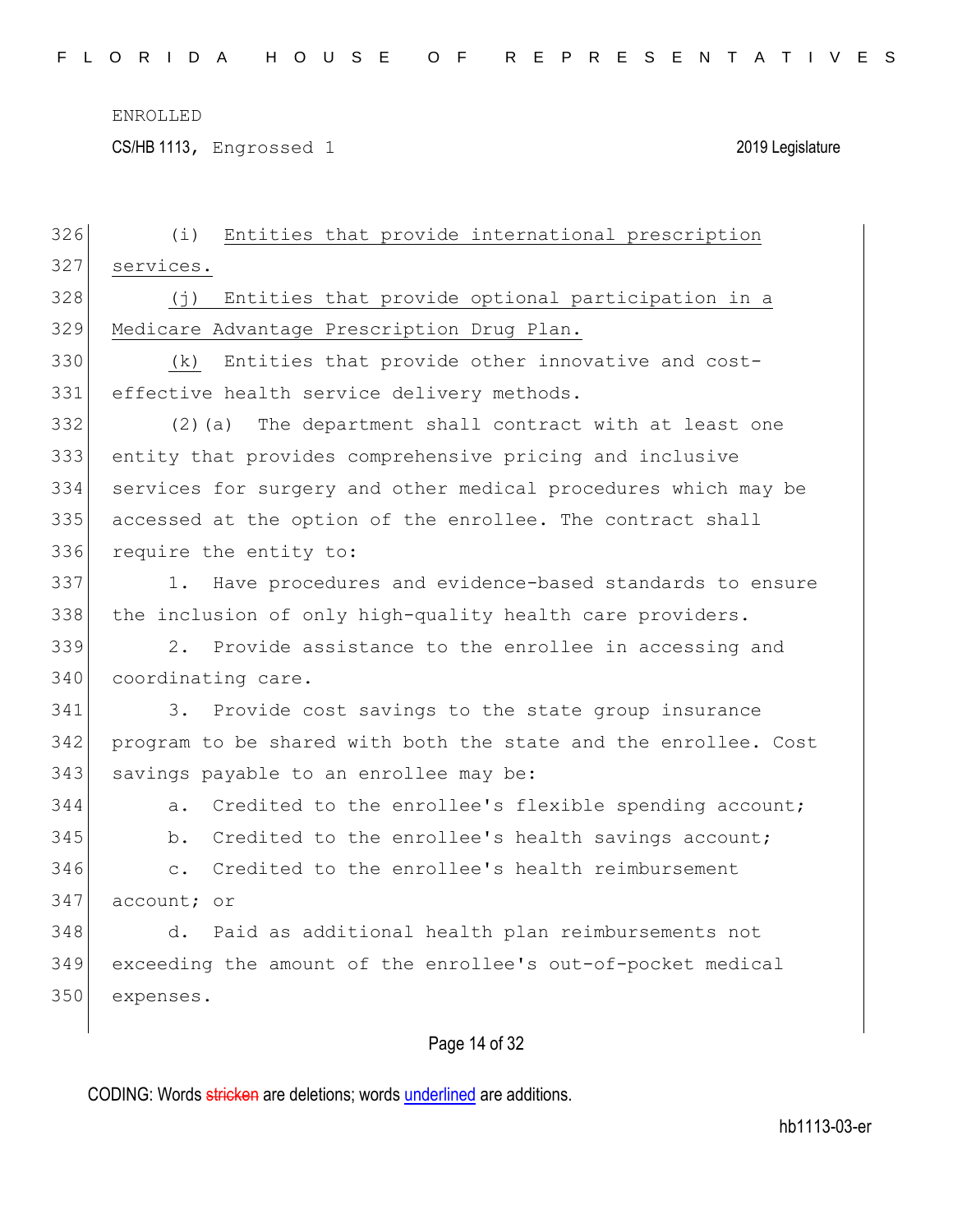4. Provide an educational campaign for enrollees to learn 352 about the services offered by the entity. (b) On or before January 15 of each year, the department shall report to the Governor, the President of the Senate, and the Speaker of the House of Representatives on the participation 356 level and cost-savings to both the enrollee and the state 357 resulting from the contract or contracts described in this subsection. (3) The department shall contract with an entity that provides enrollees with online information on the cost and quality of health care services and providers, allows an enrollee to shop for health care services and providers, and 363 rewards the enrollee by sharing savings generated by the enrollee's choice of services or providers. The contract shall 365 require the entity to: 366 (a) Establish an Internet-based, consumer-friendly platform that educates and informs enrollees about the price and 368 quality of health care services and providers, including the average amount paid in each county for health care services and 370 providers. The average amounts paid for such services and providers may be expressed for service bundles, which include all products and services associated with a particular treatment

373 or episode of care, or for separate and distinct products and 374 services.

375 (b) Allow enrollees to shop for health care services and

#### Page 15 of 32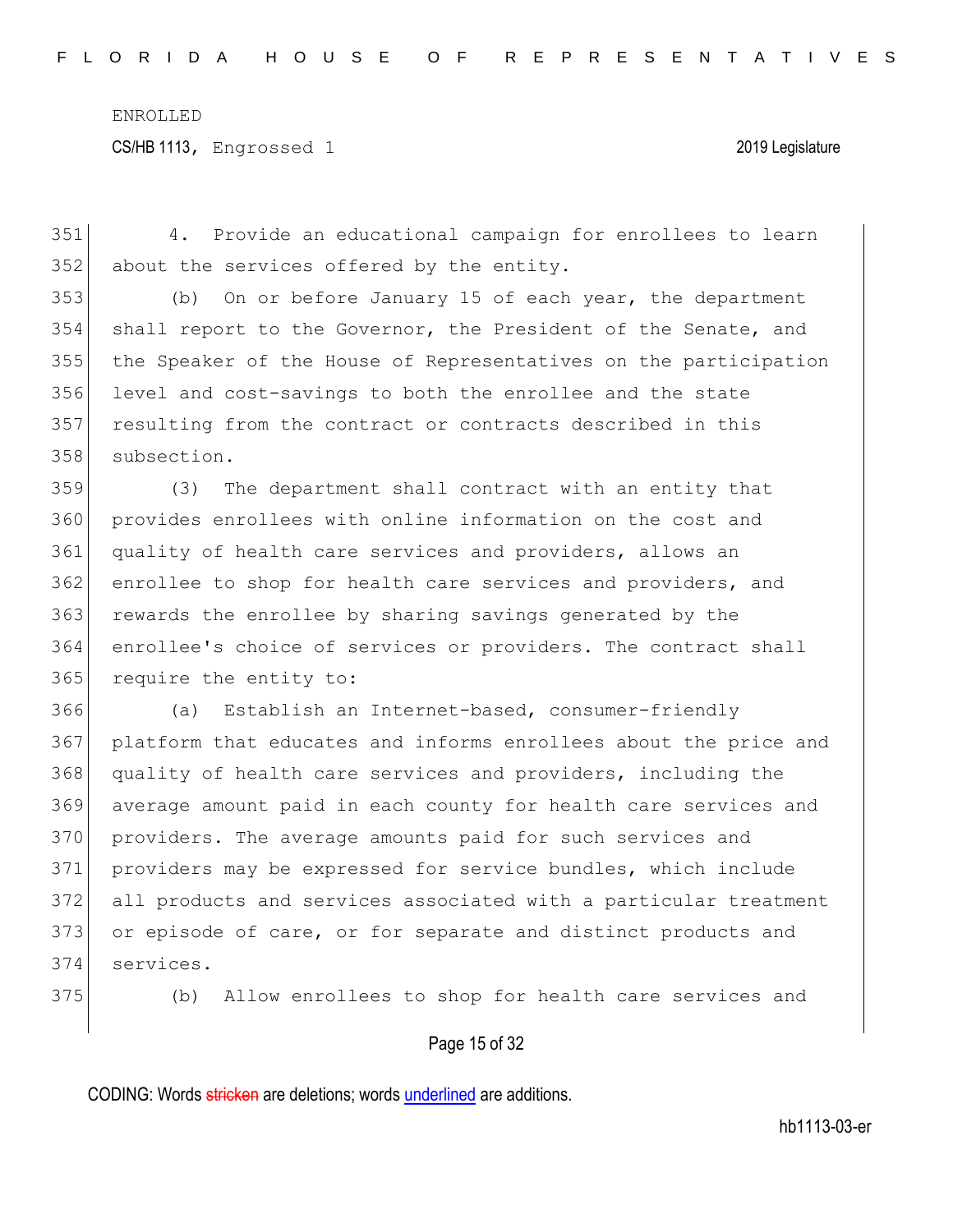CS/HB 1113, Engrossed 1 2019 Legislature

376 providers using the price and quality information provided on 377 the Internet-based platform.

378 (c) Permit a certified bargaining agent of state employees 379 to provide educational materials and counseling to enrollees 380 regarding the Internet-based platform.

 (d) Identify the savings realized to the enrollee and 382 state if the enrollee chooses high-quality, lower-cost health care services or providers, and facilitate a shared savings payment to the enrollee. The amount of shared savings shall be determined by a methodology approved by the department and shall maximize value-based purchasing by enrollees. The amount payable 387 to the enrollee may be:

388 1. Credited to the enrollee's flexible spending account;

389 2. Credited to the enrollee's health savings account;

390 3. Credited to the enrollee's health reimbursement 391 account; or

392 4. Paid as additional health plan reimbursements not 393 exceeding the amount of the enrollee's out-of-pocket medical 394 expenses.

 (e) On or before January 1 of 2019, 2020, and 2021, the department shall report to the Governor, the President of the 397 Senate, and the Speaker of the House of Representatives on the participation level, amount paid to enrollees, and cost-savings to both the enrollees and the state resulting from the 400 implementation of this subsection.

### Page 16 of 32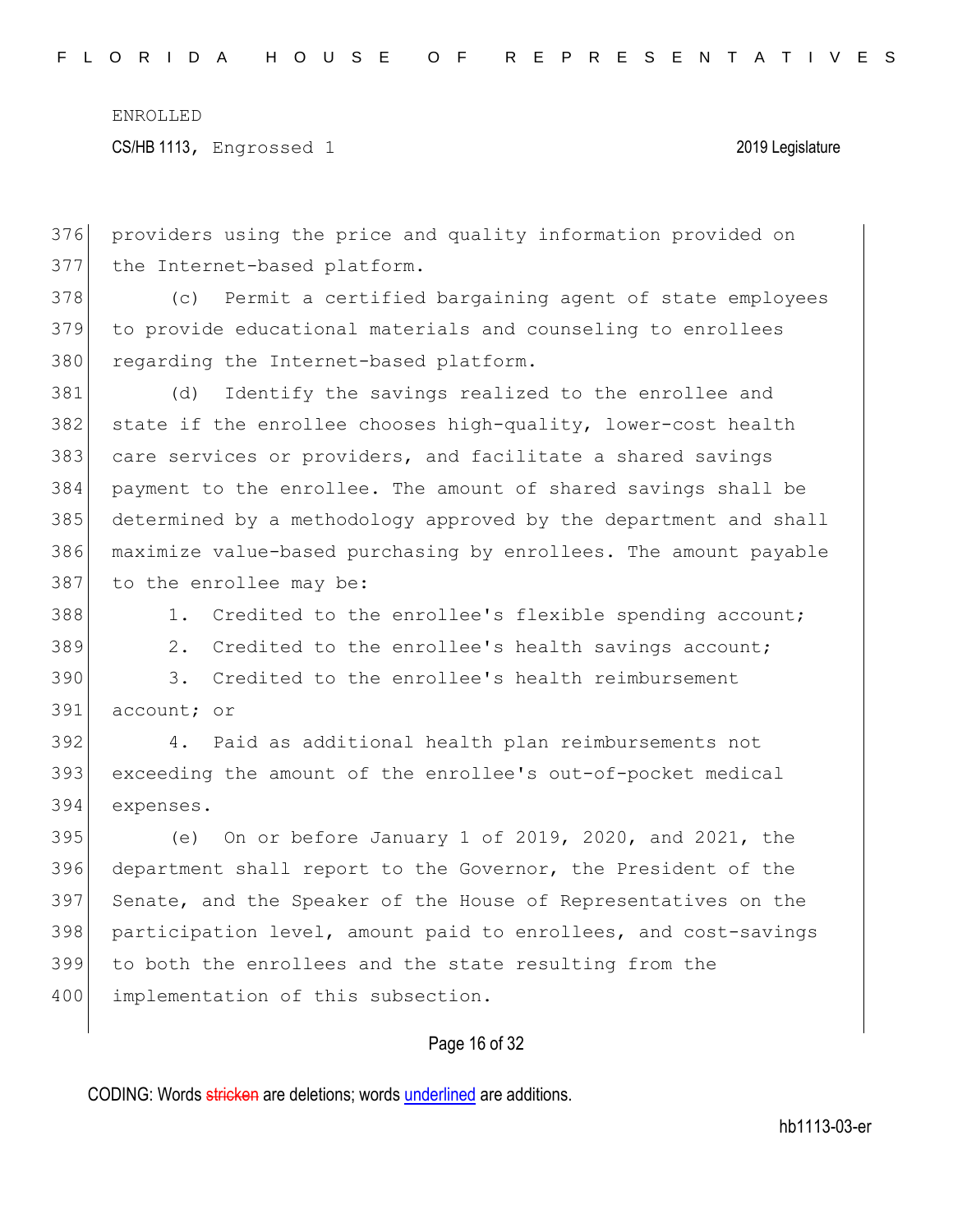CS/HB 1113, Engrossed 1 2019 Legislature

| 401 | The department shall offer, as a voluntary<br>(4)                |
|-----|------------------------------------------------------------------|
| 402 | supplemental benefit option, international prescription services |
| 403 | that offer safe maintenance medications at a reduced cost to     |
| 404 | enrollees and that meet the standards of the United States Food  |
| 405 | and Drug Administration personal importation policy.             |
| 406 | Section 3. Subsections (9) and (10) are added to section         |
| 407 | 110.12315, Florida Statutes, to read:                            |
| 408 | 110.12315 Prescription drug program. The state employees'        |
| 409 | prescription drug program is established. This program shall be  |
| 410 | administered by the Department of Management Services, according |
| 411 | to the terms and conditions of the plan as established by the    |
| 412 | relevant provisions of the annual General Appropriations Act and |
| 413 | implementing legislation, subject to the following conditions:   |
|     |                                                                  |
| 414 | (9) (a) Beginning with the 2020 plan year, the department        |
| 415 | must implement formulary management for prescription drugs and   |
| 416 | supplies. Such management practices must require prescription    |
| 417 | drugs to be subject to formulary inclusion or exclusion but may  |
| 418 | not restrict access to the most clinically appropriate,          |
| 419 | clinically effective, and lowest net-cost prescription drugs and |
| 420 | supplies. Drugs excluded from the formulary must be available    |
| 421 | for inclusion if a physician, advanced practice registered       |
| 422 | nurse, or physician assistant prescribing a pharmaceutical       |
| 423 | clearly states on the prescription that the excluded drug is     |
| 424 | medically necessary. Prescription drugs and supplies first made  |
| 425 | available in the marketplace after January 1, 2020, may not be   |

Page 17 of 32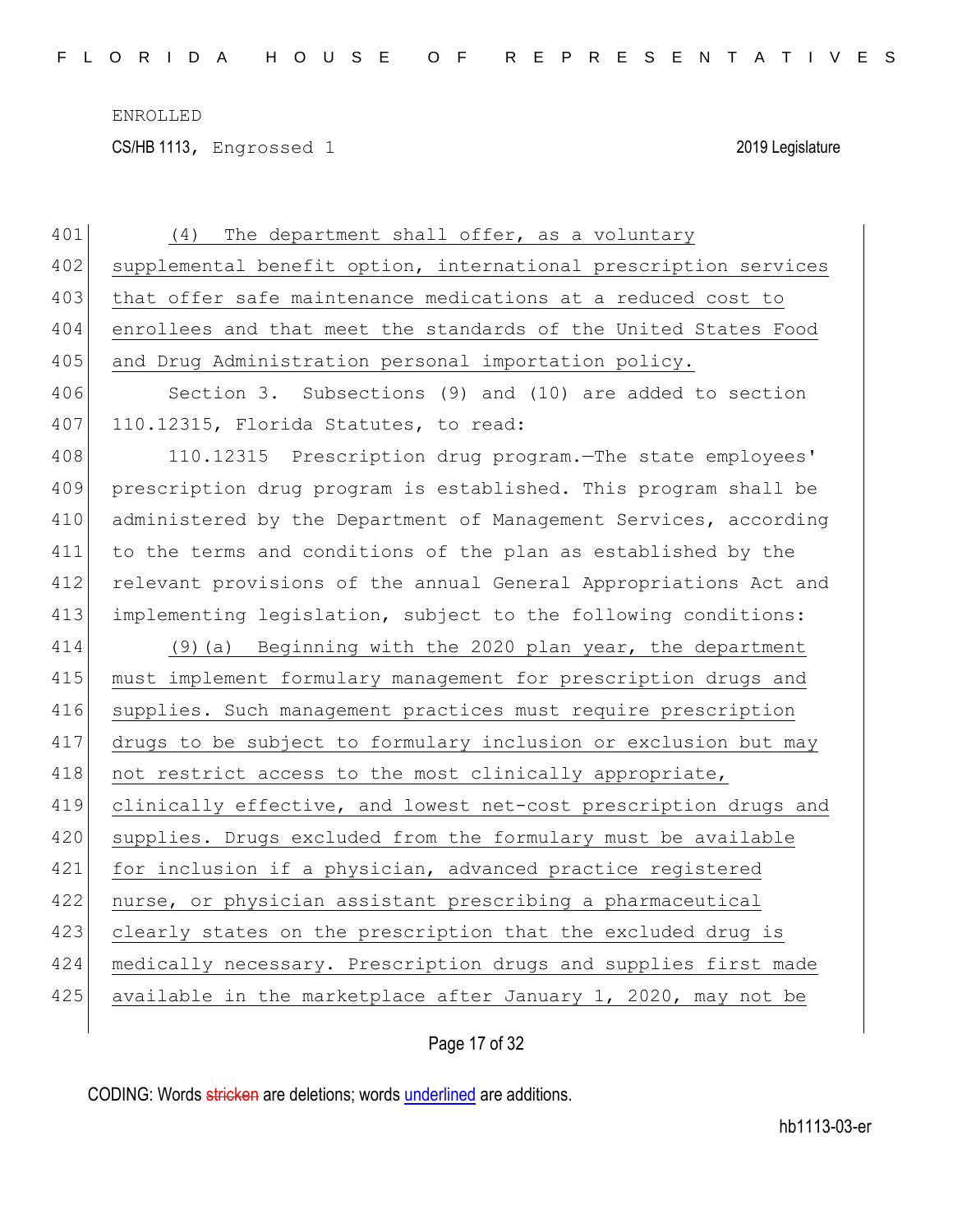CS/HB 1113, Engrossed 1 2019 Legislature

| 426 | covered by the prescription drug program until specifically      |
|-----|------------------------------------------------------------------|
| 427 | included in the list of covered prescription drugs and supplies. |
| 428 | (b) No later than October 1, 2019, and by each October 1         |
| 429 | thereafter, the department must submit to the Governor, the      |
| 430 | President of the Senate, and the Speaker of the House of         |
| 431 | Representatives the list of prescription drugs and supplies that |
| 432 | will be excluded from program coverage for the next plan year.   |
| 433 | If the department proposes to exclude prescription drugs and     |
| 434 | supplies after the plan year has commenced, the department must  |
| 435 | provide notice to the Governor, the President of the Senate, and |
| 436 | the Speaker of the House of Representatives of such exclusions   |
| 437 | at least 60 days before implementation of such exclusions.       |
| 438 | (10) In addition to the comprehensive package of health          |
| 439 | insurance and other benefits required or authorized to be        |
| 440 | included in the state group insurance program, the program must  |
| 441 | provide coverage for medically necessary prescription and        |
| 442 | nonprescription enteral formulas and amino-acid-based elemental  |
| 443 | formulas for home use, regardless of the method of delivery or   |
| 444 | intake, which are ordered or prescribed by a physician. As used  |
| 445 | in this subsection, the term "medically necessary" means the     |
| 446 | formula to be covered represents the only medically appropriate  |
| 447 | source of nutrition for a patient. Such coverage may not exceed  |
| 448 | an amount of \$20,000 annually for any insured individual.       |
| 449 | Section 4. Effective December 31, 2019, section 8 of             |
| 450 | chapter 99-255, Laws of Florida, is repealed.                    |
|     |                                                                  |

Page 18 of 32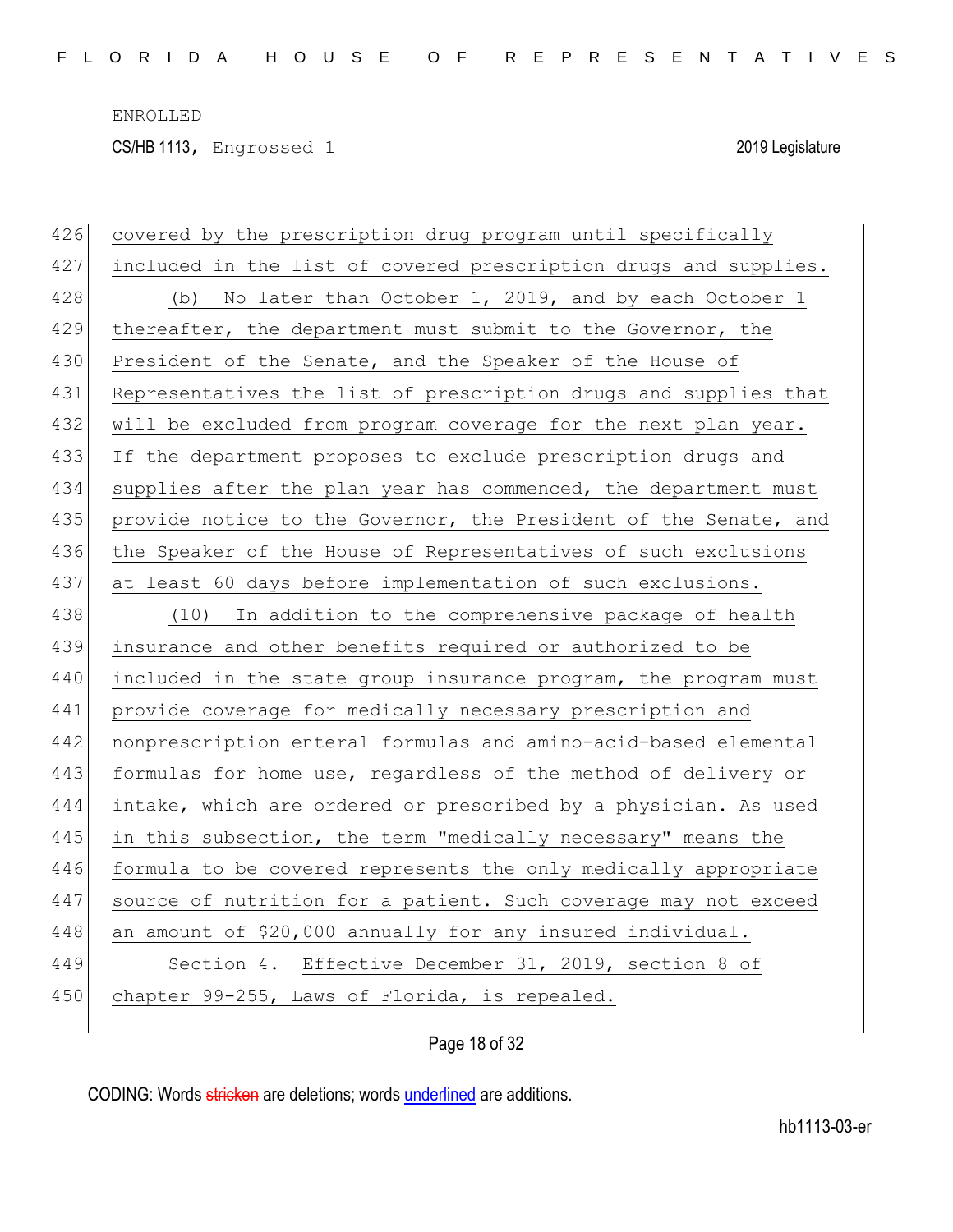CS/HB 1113, Engrossed 1 2019 Legislature

| 451 | Section 5. Effective January 1, 2020, section 627.6387,         |
|-----|-----------------------------------------------------------------|
| 452 | Florida Statutes, is created to read:                           |
| 453 | 627.6387 Shared savings incentive program.-                     |
| 454 | (1) This section and ss. 627.6648 and 641.31076 may be          |
| 455 | cited as the "Patient Savings Act."                             |
| 456 | (2) As used in this section, the term:                          |
| 457 | (a) "Health care provider" means a hospital or facility         |
| 458 | licensed under chapter 395; an entity licensed under chapter    |
| 459 | 400; a health care practitioner as defined in s. 456.001; a     |
| 460 | blood bank, plasma center, industrial clinic, or renal dialysis |
| 461 | facility; or a professional association, partnership,           |
| 462 | corporation, joint venture, or other association for            |
| 463 | professional activity by health care providers. The term        |
| 464 | includes entities and professionals outside of this state with  |
| 465 | an active, unencumbered license for an equivalent facility or   |
| 466 | practitioner type issued by another state, the District of      |
| 467 | Columbia, or a possession or territory of the United States.    |
| 468 | "Health insurer" means an authorized insurer offering<br>(b)    |
| 469 | health insurance as defined in s. 624.603.                      |
| 470 | (c) "Shared savings incentive" means a voluntary and            |
| 471 | optional financial incentive that a health insurer may provide  |
| 472 | to an insured for choosing certain shoppable health care        |
| 473 | services under a shared savings incentive program and may       |
| 474 | include, but is not limited to, the incentives described in s.  |
| 475 | $626.9541(4)(a)$ .                                              |
|     |                                                                 |

# Page 19 of 32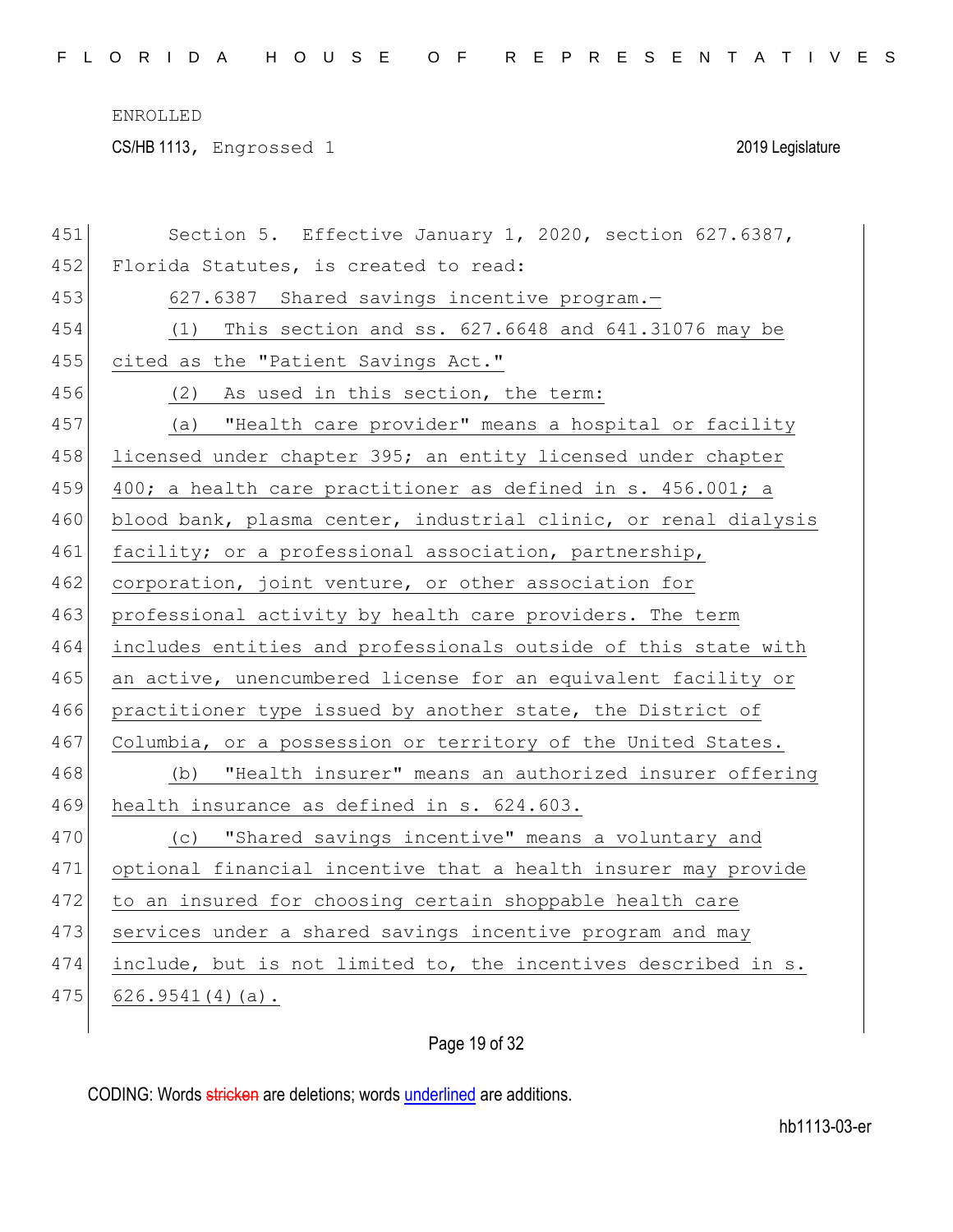CS/HB 1113, Engrossed 1 2019 Legislature

| 476 | "Shared savings incentive program" means a voluntary<br>(d)      |
|-----|------------------------------------------------------------------|
| 477 | and optional incentive program established by a health insurer   |
| 478 | pursuant to this section.                                        |
| 479 | (e) "Shoppable health care service" means a lower-cost,          |
| 480 | high-quality nonemergency health care service for which a shared |
| 481 | savings incentive is available for insureds under a health       |
| 482 | insurer's shared savings incentive program. Shoppable health     |
| 483 | care services may be provided within or outside this state and   |
| 484 | include, but are not limited to:                                 |
| 485 | Clinical laboratory services.<br>1.                              |
| 486 | $2$ .<br>Infusion therapy.                                       |
| 487 | 3.<br>Inpatient and outpatient surgical procedures.              |
| 488 | Obstetrical and gynecological services.<br>4.                    |
| 489 | 5.<br>Inpatient and outpatient nonsurgical diagnostic tests      |
| 490 | and procedures.                                                  |
| 491 | Physical and occupational therapy services.<br>6.                |
| 492 | Radiology and imaging services.<br>7.                            |
| 493 | 8.<br>Prescription drugs.                                        |
| 494 | Services provided through telehealth.<br>9.                      |
| 495 | (3) A health insurer may offer a shared savings incentive        |
| 496 | program to provide incentives to an insured when the insured     |
| 497 | obtains a shoppable health care service from the health          |
| 498 | insurer's shared savings list. An insured may not be required to |
| 499 | participate in a shared savings incentive program. A health      |
| 500 | insurer that offers a shared savings incentive program must:     |
|     |                                                                  |

Page 20 of 32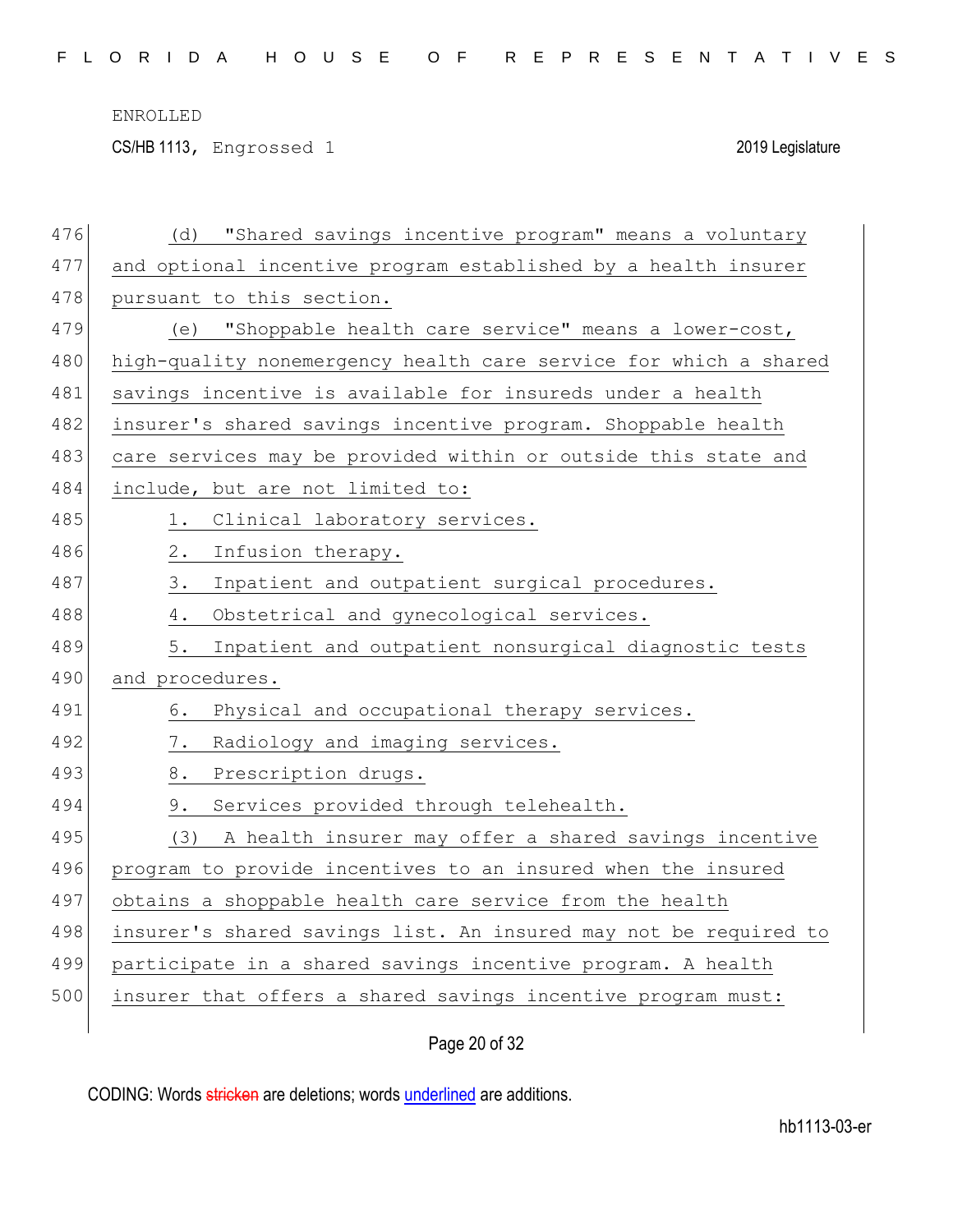CS/HB 1113, Engrossed 1 2019 Legislature

| 501 | Establish the program as a component part of the<br>(a)          |
|-----|------------------------------------------------------------------|
| 502 | policy or certificate of insurance provided by the health        |
| 503 | insurer and notify the insureds and the office at least 30 days  |
| 504 | before program termination.                                      |
| 505 | (b) File a description of the program on a form prescribed       |
| 506 | by commission rule. The office must review the filing and        |
| 507 | determine whether the shared savings incentive program complies  |
| 508 | with this section.                                               |
| 509 | (c) Notify an insured annually and at the time of renewal,       |
| 510 | and an applicant for insurance at the time of enrollment, of the |
| 511 | availability of the shared savings incentive program and the     |
| 512 | procedure to participate in the program.                         |
| 513 | Publish on a webpage easily accessible to insureds and<br>(d)    |
| 514 | to applicants for insurance a list of shoppable health care      |
| 515 | services and health care providers and the shared savings        |
| 516 | incentive amount applicable for each service. A shared savings   |
| 517 | incentive may not be less than 25 percent of the savings         |
| 518 | generated by the insured's participation in any shared savings   |
| 519 | incentive offered by the health insurer. The baseline for the    |
| 520 | savings calculation is the average in-network amount paid for    |
| 521 | that service in the most recent 12-month period or some other    |
| 522 | methodology established by the health insurer and approved by    |
| 523 | the office.                                                      |
| 524 | (e) At least quarterly, credit or deposit the shared             |
| 525 | savings incentive amount to the insured's account as a return or |
|     |                                                                  |

Page 21 of 32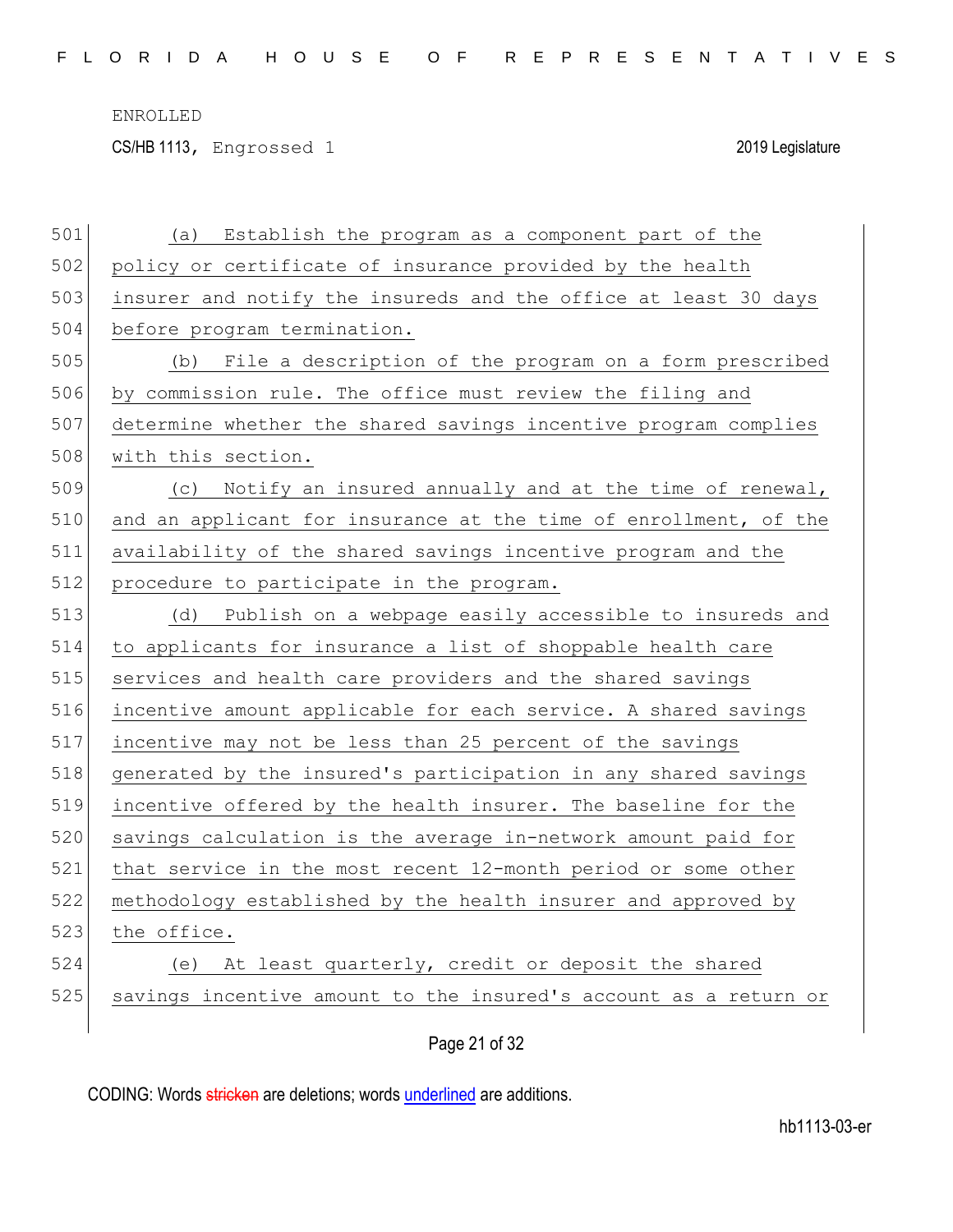F L O R I D A H O U S E O F R E P R E S E N T A T I V E S

ENROLLED

CS/HB 1113, Engrossed 1 2019 Legislature

| 526 | reduction in premium, or credit the shared savings incentive    |
|-----|-----------------------------------------------------------------|
| 527 | amount to the insured's flexible spending account, health       |
| 528 | savings account, or health reimbursement account, such that the |
| 529 | amount does not constitute income to the insured.               |
| 530 | (f) Submit an annual report to the office within 90             |
| 531 | business days after the close of each plan year. At a minimum,  |
| 532 | the report must include the following information:              |
| 533 | The number of insureds who participated in the program          |
| 534 | during the plan year and the number of instances of             |
| 535 | participation.                                                  |
| 536 | The total cost of services provided as a part of the<br>2.      |
| 537 | program.                                                        |
| 538 | The total value of the shared savings incentive<br>3.           |
| 539 | payments made to insureds participating in the program and the  |
| 540 | values distributed as premium reductions, credits to flexible   |
| 541 | spending accounts, credits to health savings accounts, or       |
| 542 | credits to health reimbursement accounts.                       |
| 543 | 4. An inventory of the shoppable health care services           |
| 544 | offered by the health insurer.                                  |
| 545 | (4) (a) A shared savings incentive offered by a health          |
| 546 | insurer in accordance with this section:                        |
| 547 | Is not an administrative expense for rate development<br>1.     |
| 548 | or rate filing purposes.                                        |
| 549 | Does not constitute an unfair method of competition or<br>2.    |
| 550 | an unfair or deceptive act or practice under s. 626.9541 and is |
|     |                                                                 |

# Page 22 of 32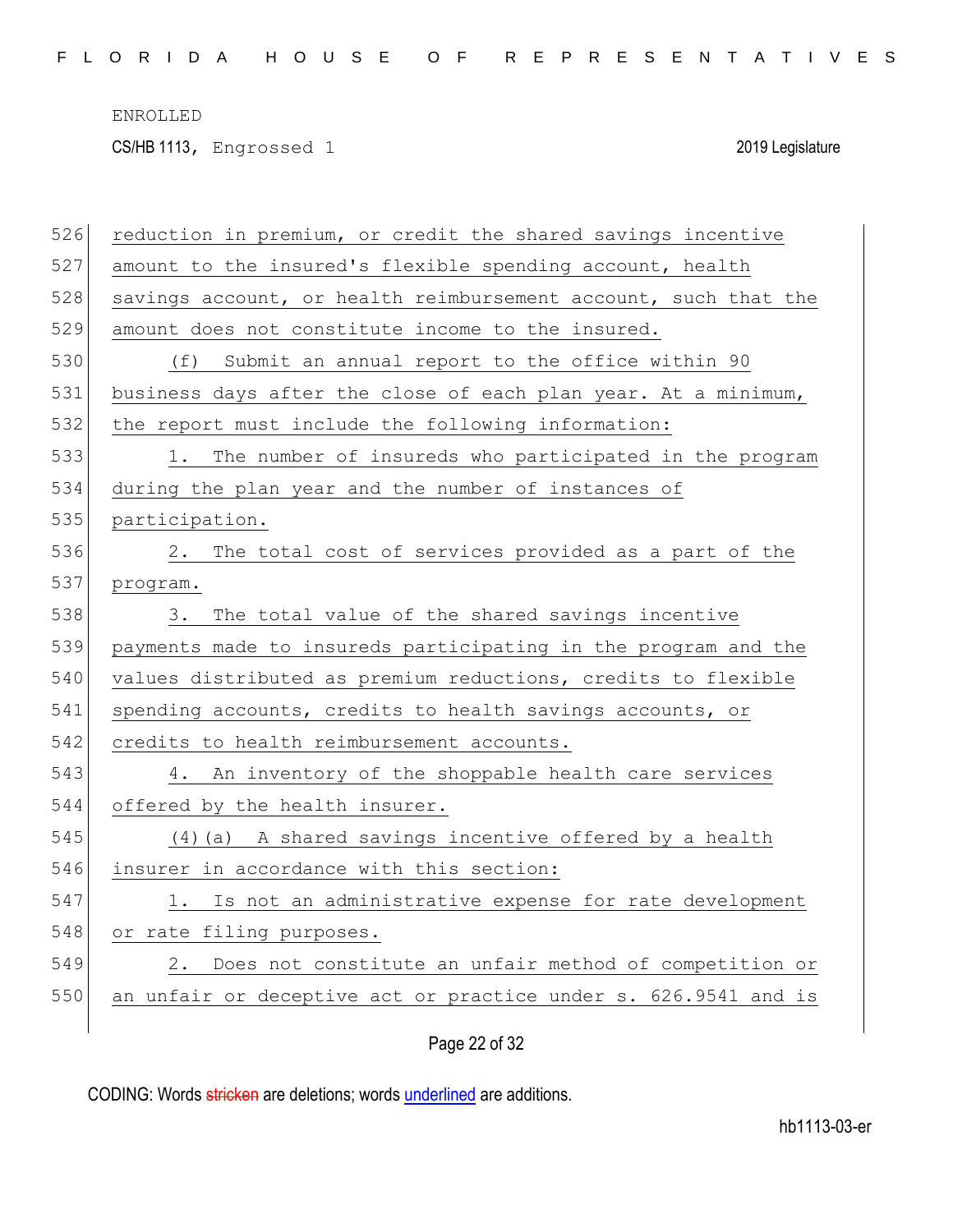CS/HB 1113, Engrossed 1 2019 Legislature

| 551 | presumed to be appropriate unless credible data clearly         |
|-----|-----------------------------------------------------------------|
| 552 | demonstrates otherwise.                                         |
| 553 | (b) A shared savings incentive amount provided as a return      |
| 554 | or reduction in premium reduces the health insurer's direct     |
| 555 | written premium by the shared savings incentive dollar amount   |
| 556 | for the purposes of the taxes in ss. 624.509 and 624.5091.      |
| 557 | (5) The commission may adopt rules necessary to implement       |
| 558 | and enforce this section.                                       |
| 559 | Section 6. Effective January 1, 2020, section 627.6648,         |
| 560 | Florida Statutes, is created to read:                           |
| 561 | 627.6648 Shared savings incentive program.-                     |
| 562 | This section and ss. 627.6387 and 641.31076 may be<br>(1)       |
| 563 | cited as the "Patient Savings Act."                             |
| 564 | (2)<br>As used in this section, the term:                       |
| 565 | "Health care provider" means a hospital or facility<br>(a)      |
| 566 | licensed under chapter 395; an entity licensed under chapter    |
| 567 | 400; a health care practitioner as defined in s. 456.001; a     |
| 568 | blood bank, plasma center, industrial clinic, or renal dialysis |
| 569 | facility; or a professional association, partnership,           |
| 570 | corporation, joint venture, or other association for            |
| 571 | professional activity by health care providers. The term        |
| 572 | includes entities and professionals outside this state with an  |
| 573 | active, unencumbered license for an equivalent facility or      |
| 574 | practitioner type issued by another state, the District of      |
| 575 | Columbia, or a possession or territory of the United States.    |
|     |                                                                 |

Page 23 of 32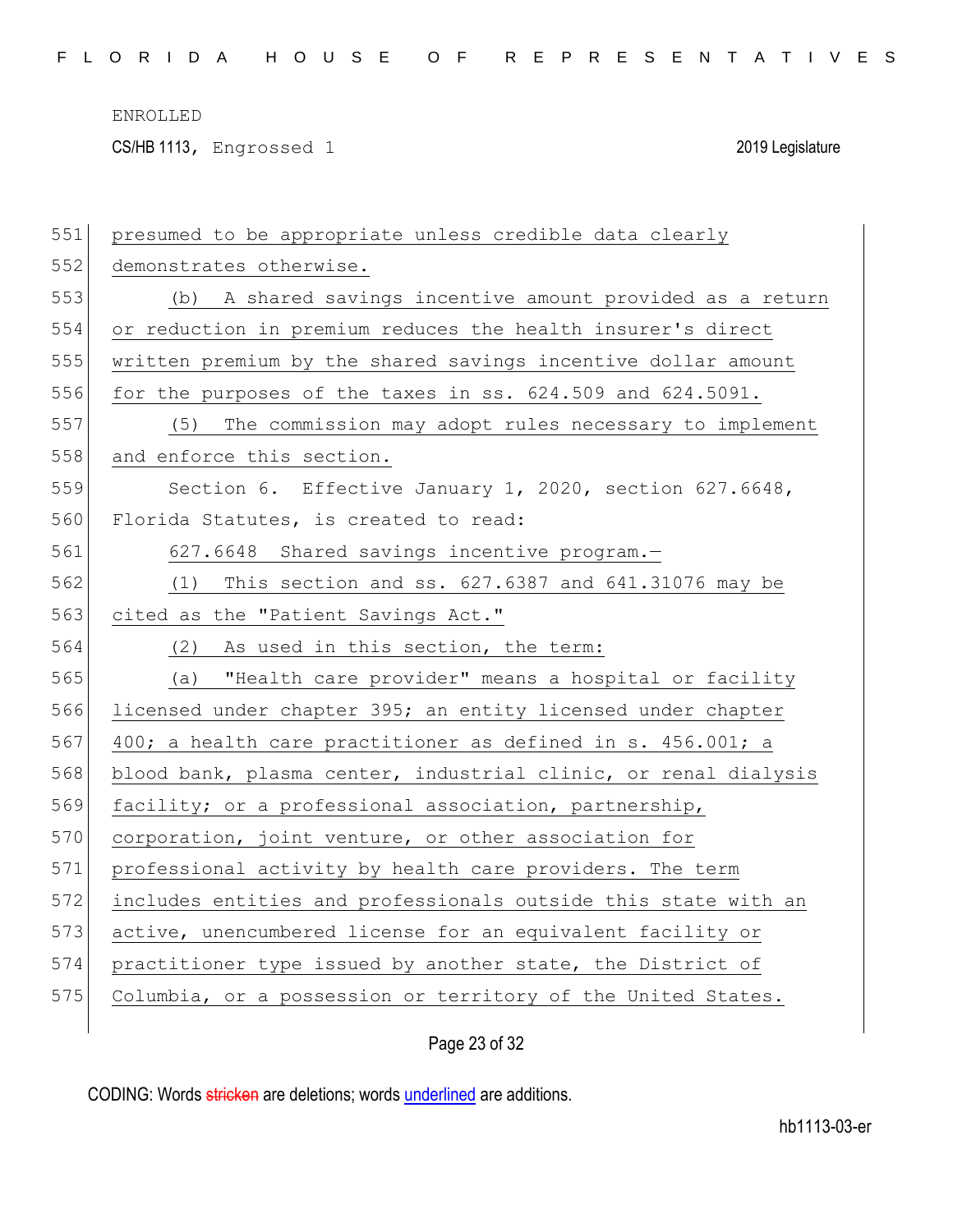CS/HB 1113, Engrossed 1 2019 Legislature

| 576 | "Health insurer" means an authorized insurer offering<br>(b)     |
|-----|------------------------------------------------------------------|
| 577 | health insurance as defined in s. 624.603. The term does not     |
| 578 | include the state group health insurance program provided under  |
| 579 | s. 110.123.                                                      |
| 580 | "Shared savings incentive" means a voluntary and<br>(C)          |
| 581 | optional financial incentive that a health insurer may provide   |
| 582 | to an insured for choosing certain shoppable health care         |
| 583 | services under a shared savings incentive program and may        |
| 584 | include, but is not limited to, the incentives described in s.   |
| 585 | $626.9541(4)(a)$ .                                               |
| 586 | "Shared savings incentive program" means a voluntary<br>(d)      |
| 587 | and optional incentive program established by a health insurer   |
| 588 | pursuant to this section.                                        |
| 589 | (e) "Shoppable health care service" means a lower-cost,          |
| 590 | high-quality nonemergency health care service for which a shared |
|     |                                                                  |
| 591 | savings incentive is available for insureds under a health       |
| 592 | insurer's shared savings incentive program. Shoppable health     |
| 593 | care services may be provided within or outside this state and   |
| 594 | include, but are not limited to:                                 |
| 595 | Clinical laboratory services.<br>1.                              |
| 596 | Infusion therapy.<br>2.                                          |
| 597 | Inpatient and outpatient surgical procedures.<br>3.              |
| 598 | Obstetrical and gynecological services.<br>4.                    |
| 599 | Inpatient and outpatient nonsurgical diagnostic tests<br>5.      |
| 600 | and procedures.                                                  |

# Page 24 of 32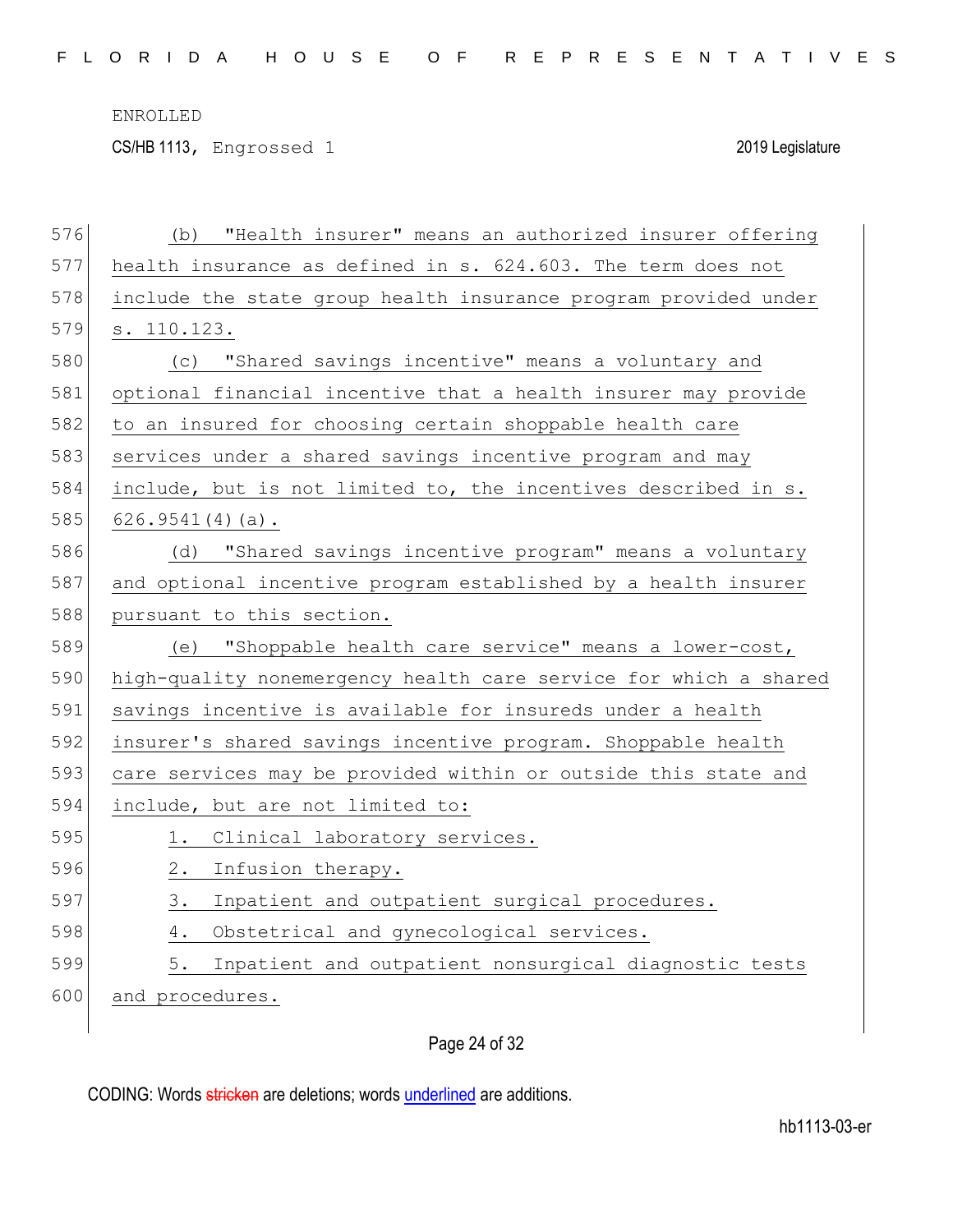CS/HB 1113, Engrossed 1 2019 Legislature

| 601 | Physical and occupational therapy services.<br>6.                |
|-----|------------------------------------------------------------------|
| 602 | 7.<br>Radiology and imaging services.                            |
| 603 | 8.<br>Prescription drugs.                                        |
| 604 | 9.<br>Services provided through telehealth.                      |
| 605 | A health insurer may offer a shared savings incentive<br>(3)     |
| 606 | program to provide incentives to an insured when the insured     |
| 607 | obtains a shoppable health care service from the health          |
| 608 | insurer's shared savings list. An insured may not be required to |
| 609 | participate in a shared savings incentive program. A health      |
| 610 | insurer that offers a shared savings incentive program must:     |
| 611 | Establish the program as a component part of the<br>(a)          |
| 612 | policy or certificate of insurance provided by the health        |
| 613 | insurer and notify the insureds and the office at least 30 days  |
|     |                                                                  |
| 614 | before program termination.                                      |
| 615 | (b) File a description of the program on a form prescribed       |
| 616 | by commission rule. The office must review the filing and        |
| 617 | determine whether the shared savings incentive program complies  |
| 618 | with this section.                                               |
| 619 | (c) Notify an insured annually and at the time of renewal,       |
| 620 | and an applicant for insurance at the time of enrollment, of the |
| 621 | availability of the shared savings incentive program and the     |
| 622 | procedure to participate in the program.                         |
| 623 | Publish on a webpage easily accessible to insureds and<br>(d)    |
| 624 | to applicants for insurance a list of shoppable health care      |
| 625 | services and health care providers and the shared savings        |

# Page 25 of 32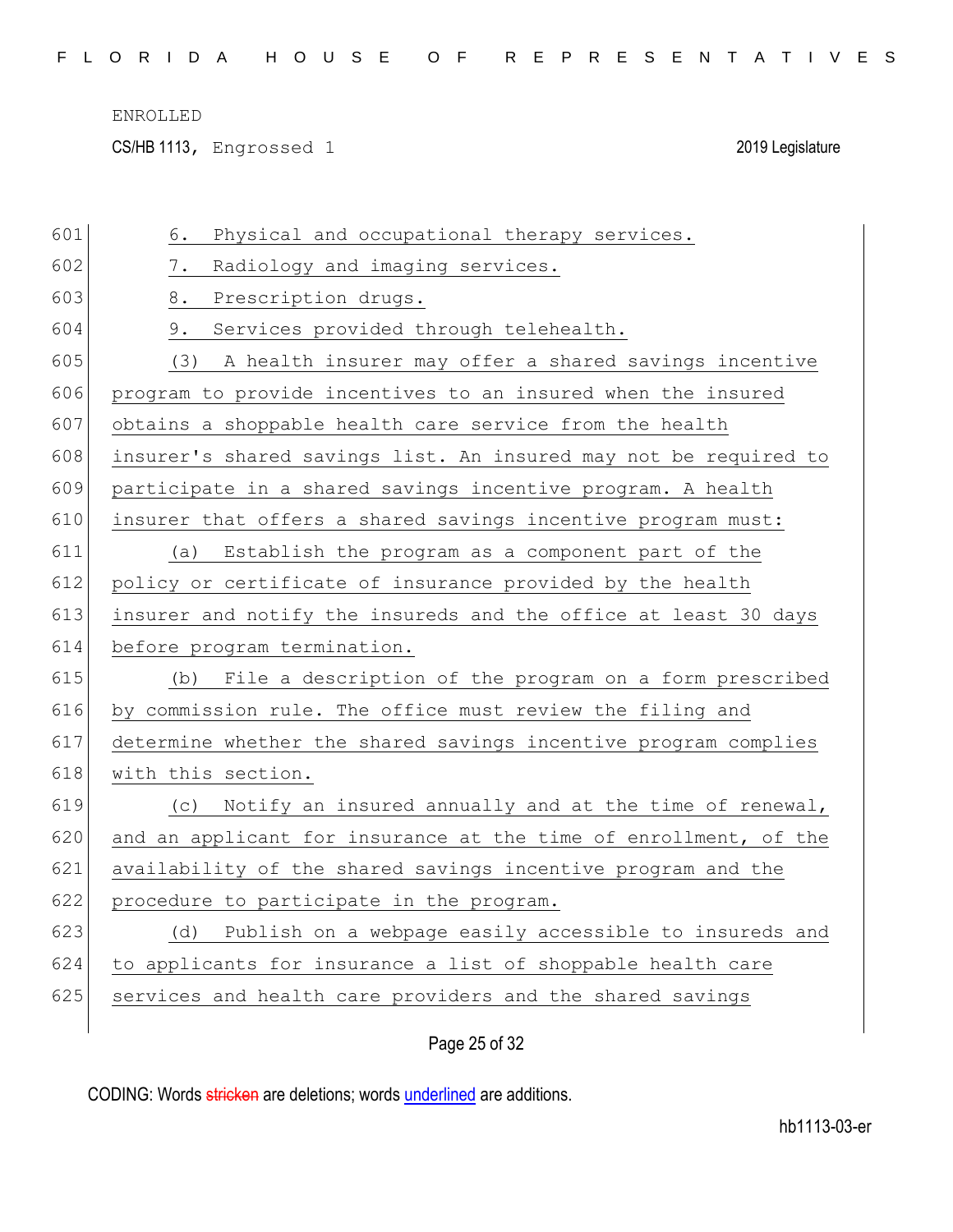CS/HB 1113, Engrossed 1 2019 Legislature

| 626 | incentive amount applicable for each service. A shared savings   |
|-----|------------------------------------------------------------------|
| 627 | incentive may not be less than 25 percent of the savings         |
| 628 | generated by the insured's participation in any shared savings   |
| 629 | incentive offered by the health insurer. The baseline for the    |
| 630 | savings calculation is the average in-network amount paid for    |
| 631 | that service in the most recent 12-month period or some other    |
| 632 | methodology established by the health insurer and approved by    |
| 633 | the office.                                                      |
| 634 | At least quarterly, credit or deposit the shared<br>(e)          |
| 635 | savings incentive amount to the insured's account as a return or |
| 636 | reduction in premium, or credit the shared savings incentive     |
| 637 | amount to the insured's flexible spending account, health        |
| 638 | savings account, or health reimbursement account, such that the  |
| 639 | amount does not constitute income to the insured.                |
| 640 | Submit an annual report to the office within 90<br>(f)           |
| 641 | business days after the close of each plan year. At a minimum,   |
| 642 | the report must include the following information:               |
| 643 | The number of insureds who participated in the program<br>1.     |
| 644 | during the plan year and the number of instances of              |
| 645 | participation.                                                   |
| 646 | 2. The total cost of services provided as a part of the          |
| 647 | program.                                                         |
| 648 | The total value of the shared savings incentive<br>3.            |
| 649 | payments made to insureds participating in the program and the   |
| 650 | values distributed as premium reductions, credits to flexible    |
|     |                                                                  |

Page 26 of 32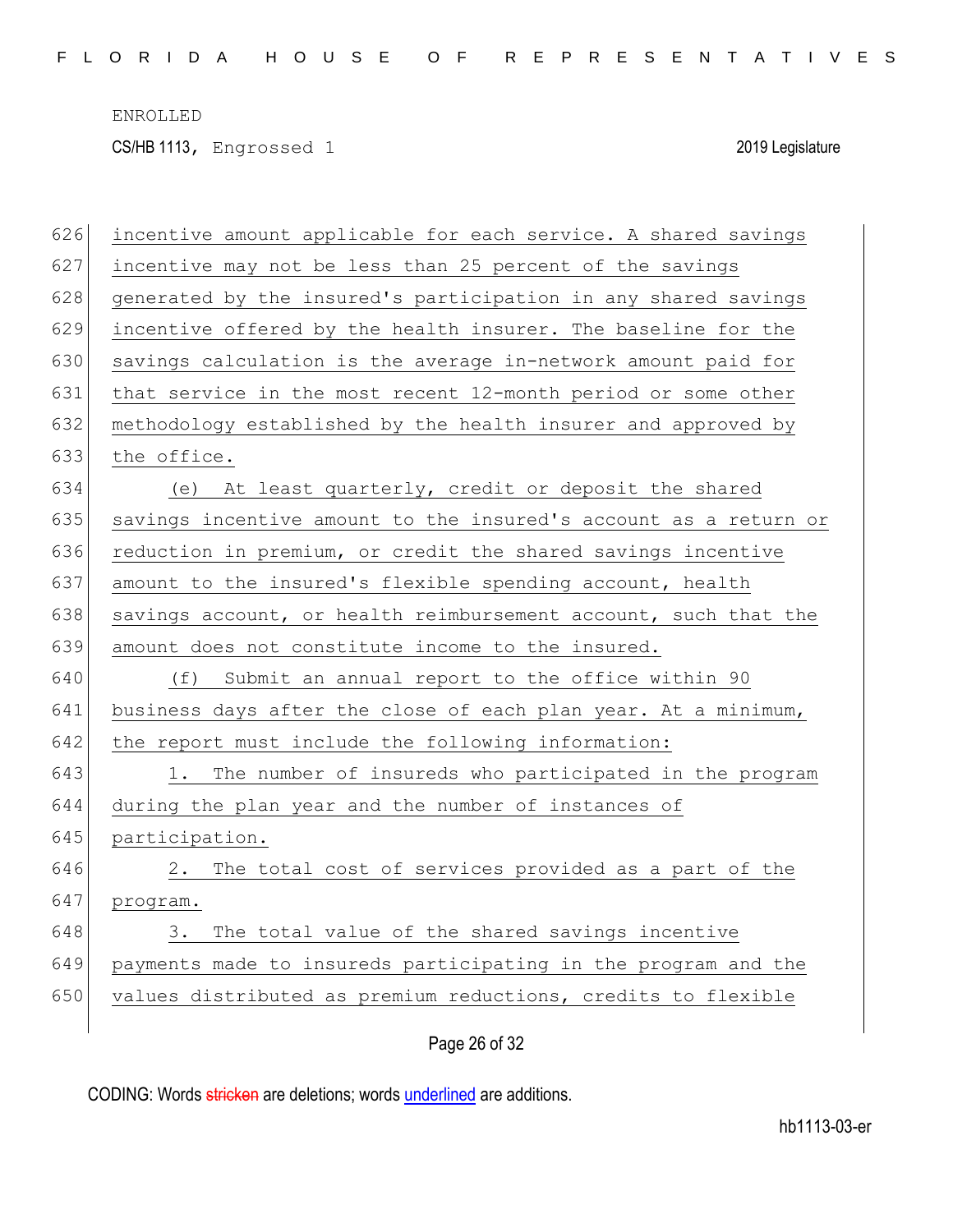CS/HB 1113, Engrossed 1 2019 Legislature

| 651 | spending accounts, credits to health savings accounts, or       |
|-----|-----------------------------------------------------------------|
| 652 | credits to health reimbursement accounts.                       |
| 653 | 4. An inventory of the shoppable health care services           |
| 654 | offered by the health insurer.                                  |
| 655 | (4) (a) A shared savings incentive offered by a health          |
| 656 | insurer in accordance with this section:                        |
| 657 | Is not an administrative expense for rate development<br>1.     |
| 658 | or rate filing purposes.                                        |
| 659 | 2. Does not constitute an unfair method of competition or       |
| 660 | an unfair or deceptive act or practice under s. 626.9541 and is |
| 661 | presumed to be appropriate unless credible data clearly         |
| 662 | demonstrates otherwise.                                         |
| 663 | (b) A shared savings incentive amount provided as a return      |
| 664 | or reduction in premium reduces the health insurer's direct     |
| 665 | written premium by the shared savings incentive dollar amount   |
| 666 | for the purposes of the taxes in ss. 624.509 and 624.5091.      |
| 667 | The commission may adopt rules necessary to implement<br>(5)    |
| 668 | and enforce this section.                                       |
| 669 | Section 7. Effective January 1, 2020, section 641.31076,        |
| 670 | Florida Statutes, is created to read:                           |
| 671 | 641.31076 Shared savings incentive program.-                    |
| 672 | This section and ss. 627.6387 and 627.6648 may be<br>(1)        |
| 673 | cited as the "Patient Savings Act."                             |
| 674 | As used in this section, the term:<br>(2)                       |
| 675 | "Health care provider" means a hospital or facility<br>(a)      |
|     |                                                                 |

Page 27 of 32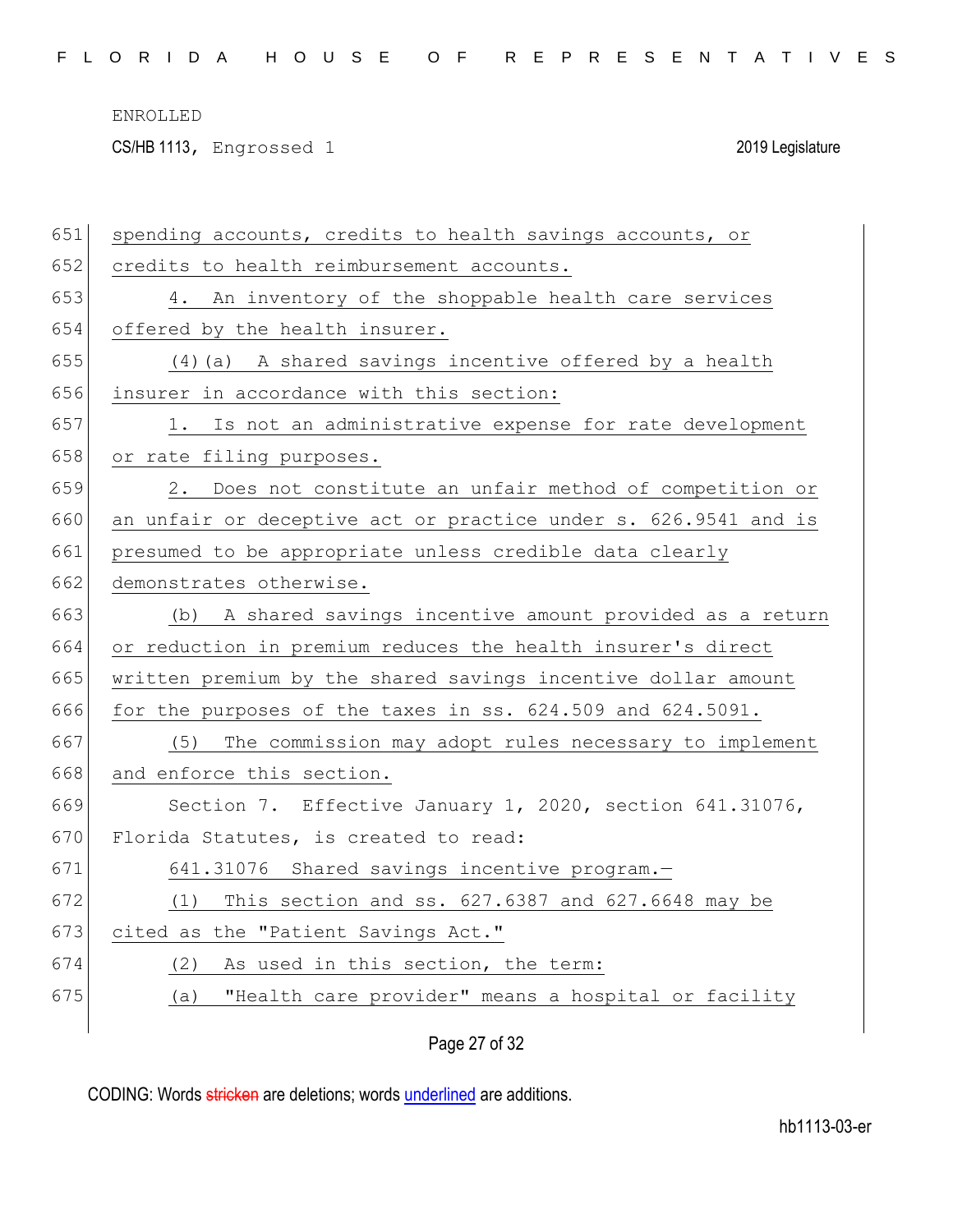CS/HB 1113, Engrossed 1 2019 Legislature

| 676 | licensed under chapter 395; an entity licensed under chapter     |
|-----|------------------------------------------------------------------|
| 677 | 400; a health care practitioner as defined in s. 456.001; a      |
| 678 | blood bank, plasma center, industrial clinic, or renal dialysis  |
| 679 | facility; or a professional association, partnership,            |
| 680 | corporation, joint venture, or other association for             |
| 681 | professional activity by health care providers. The term         |
| 682 | includes entities and professionals outside this state with an   |
| 683 | active, unencumbered license for an equivalent facility or       |
| 684 | practitioner type issued by another state, the District of       |
| 685 | Columbia, or a possession or territory of the United States.     |
| 686 | "Health maintenance organization" has the same meaning<br>(d)    |
| 687 | as provided in s. 641.19. The term does not include the state    |
| 688 | group health insurance program provided under s. 110.123.        |
|     |                                                                  |
| 689 | (c) "Shared savings incentive" means a voluntary and             |
| 690 | optional financial incentive that a health maintenance           |
| 691 | organization may provide to a subscriber for choosing certain    |
| 692 | shoppable health care services under a shared savings incentive  |
| 693 | program and may include, but is not limited to, the incentives   |
| 694 | described in s. 641.3903(15).                                    |
| 695 | "Shared savings incentive program" means a voluntary<br>(d)      |
| 696 | and optional incentive program established by a health           |
| 697 | maintenance organization pursuant to this section.               |
| 698 | (e) "Shoppable health care service" means a lower-cost,          |
| 699 | high-quality nonemergency health care service for which a shared |
| 700 | savings incentive is available for subscribers under a health    |

Page 28 of 32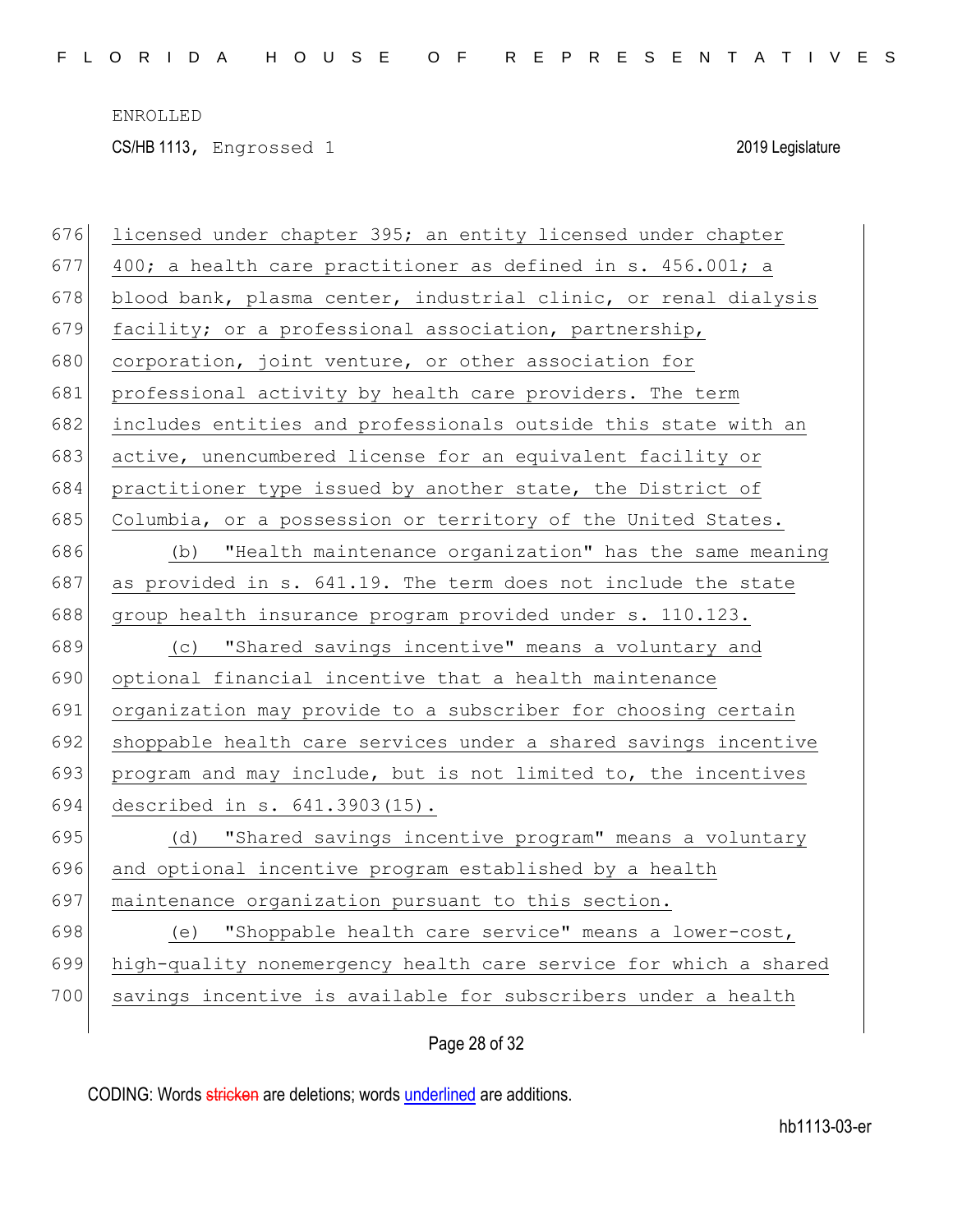CS/HB 1113, Engrossed 1 2019 Legislature

| 701 | maintenance organization's shared savings incentive program.     |
|-----|------------------------------------------------------------------|
| 702 | Shoppable health care services may be provided within or outside |
| 703 | this state and include, but are not limited to:                  |
| 704 | Clinical laboratory services.<br>1.                              |
| 705 | $2$ .<br>Infusion therapy.                                       |
| 706 | 3.<br>Inpatient and outpatient surgical procedures.              |
| 707 | 4.<br>Obstetrical and gynecological services.                    |
| 708 | 5.<br>Inpatient and outpatient nonsurgical diagnostic tests      |
| 709 | and procedures.                                                  |
| 710 | Physical and occupational therapy services.<br>6.                |
| 711 | Radiology and imaging services.<br>7.                            |
| 712 | 8.<br>Prescription drugs.                                        |
| 713 | 9.<br>Services provided through telehealth.                      |
| 714 | (3)<br>A health maintenance organization may offer a shared      |
| 715 | savings incentive program to provide incentives to a subscriber  |
| 716 | when the subscriber obtains a shoppable health care service from |
| 717 | the health maintenance organization's shared savings list. A     |
| 718 | subscriber may not be required to participate in a shared        |
| 719 | savings incentive program. A health maintenance organization     |
| 720 | that offers a shared savings incentive program must:             |
| 721 | Establish the program as a component part of the<br>(a)          |
| 722 | contract of coverage provided by the health maintenance          |
| 723 | organization and notify the subscribers and the office at least  |
| 724 | 30 days before program termination.                              |
| 725 | File a description of the program on a form prescribed<br>(b)    |
|     |                                                                  |

Page 29 of 32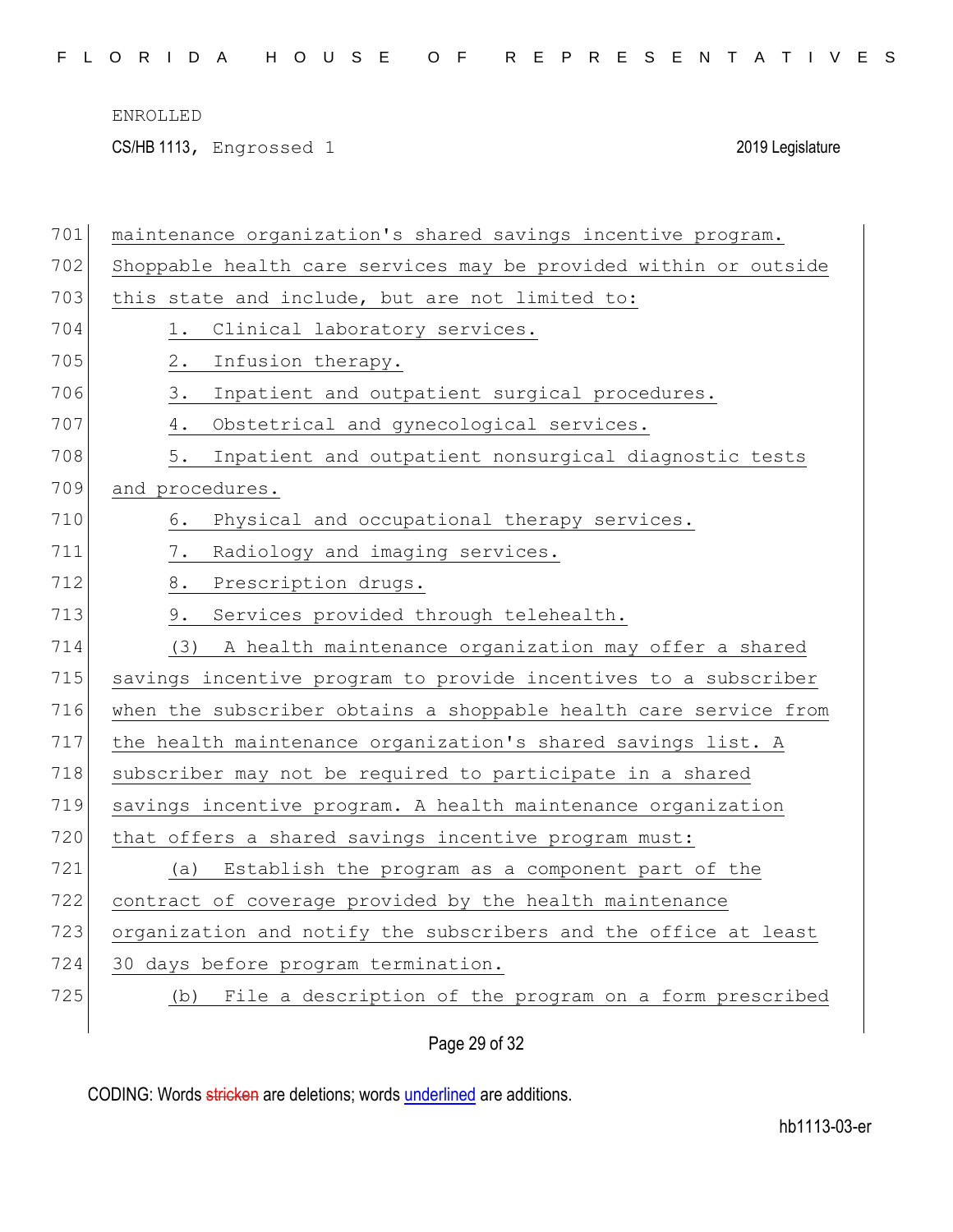CS/HB 1113, Engrossed 1 2019 Legislature

| 726 | by commission rule. The office must review the filing and        |
|-----|------------------------------------------------------------------|
| 727 | determine whether the shared savings incentive program complies  |
| 728 | with this section.                                               |
| 729 | (c) Notify a subscriber annually and at the time of              |
| 730 | renewal, and an applicant for coverage at the time of            |
| 731 | enrollment, of the availability of the shared savings incentive  |
| 732 | program and the procedure to participate in the program.         |
| 733 | Publish on a webpage easily accessible to subscribers<br>(d)     |
| 734 | and to applicants for coverage a list of shoppable health care   |
| 735 | services and health care providers and the shared savings        |
| 736 | incentive amount applicable for each service. A shared savings   |
| 737 | incentive may not be less than 25 percent of the savings         |
| 738 | generated by the subscriber's participation in any shared        |
| 739 | savings incentive offered by the health maintenance              |
| 740 | organization. The baseline for the savings calculation is the    |
| 741 | average in-network amount paid for that service in the most      |
| 742 | recent 12-month period or some other methodology established by  |
| 743 | the health maintenance organization and approved by the office.  |
| 744 | (e) At least quarterly, credit or deposit the shared             |
| 745 | savings incentive amount to the subscriber's account as a return |
| 746 | or reduction in premium, or credit the shared savings incentive  |
| 747 | amount to the subscriber's flexible spending account, health     |
| 748 | savings account, or health reimbursement account, such that the  |
| 749 | amount does not constitute income to the subscriber.             |
| 750 | Submit an annual report to the office within 90<br>(f)           |
|     |                                                                  |

# Page 30 of 32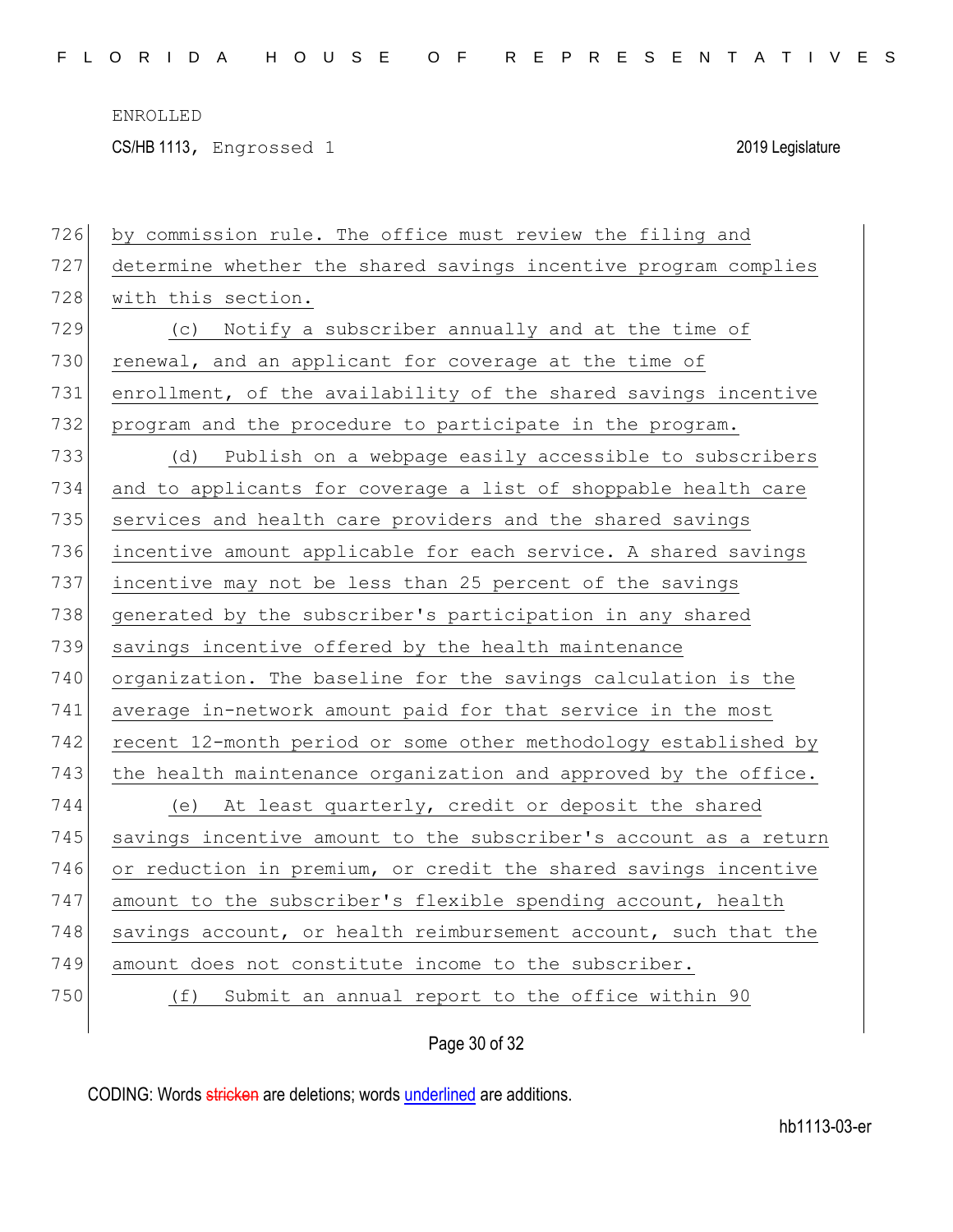CS/HB 1113, Engrossed 1 2019 Legislature

| 751 | business days after the close of each plan year. At a minimum,  |
|-----|-----------------------------------------------------------------|
| 752 | the report must include the following information:              |
| 753 | The number of subscribers who participated in the<br>1.         |
| 754 | program during the plan year and the number of instances of     |
| 755 | participation.                                                  |
| 756 | The total cost of services provided as a part of the<br>2.      |
| 757 | program.                                                        |
| 758 | The total value of the shared savings incentive<br>3.           |
| 759 | payments made to subscribers participating in the program and   |
| 760 | the values distributed as premium reductions, credits to        |
| 761 | flexible spending accounts, credits to health savings accounts, |
| 762 | or credits to health reimbursement accounts.                    |
| 763 | An inventory of the shoppable health care services<br>4.        |
| 764 | offered by the health maintenance organization.                 |
| 765 | A shared savings incentive offered by a health<br>(4)           |
| 766 | maintenance organization in accordance with this section:       |
| 767 | Is not an administrative expense for rate development<br>(a)    |
| 768 | or rate filing purposes.                                        |
| 769 | Does not constitute an unfair method of competition or<br>(b)   |
| 770 | an unfair or deceptive act or practice under s. 641.3903 and is |
| 771 | presumed to be appropriate unless credible data clearly         |
| 772 | demonstrates otherwise.                                         |
| 773 | (5)<br>The commission may adopt rules necessary to implement    |
| 774 | and enforce this section.                                       |
| 775 | Subsection (3) is added to section 287.056,<br>Section 8.       |
|     | Page 31 of 32                                                   |